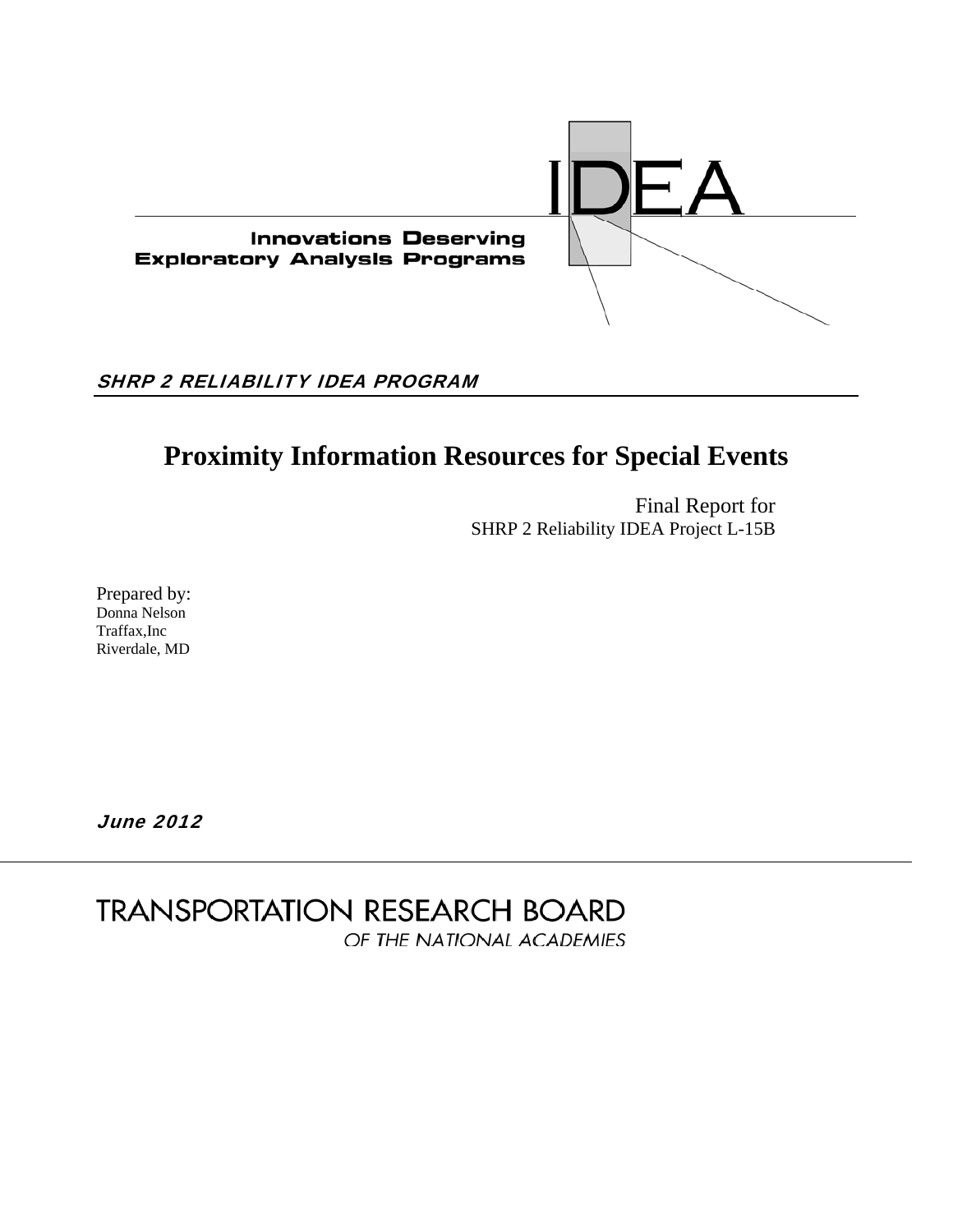# **Innovations Deserving Exploratory Analysis (IDEA) Programs Managed by the Transportation Research Board**

This IDEA project was funded by the Second Strategic Highway Research Program (SHRP 2).

The TRB currently manages the following four IDEA programs:

- The NCHRP IDEA Program, which focuses on advances in the design, construction, and maintenance of highway systems, is funded by American Association of State Highway and Transportation Officials (AASHTO) as part of the National Cooperative Highway Research Program (NCHRP).
- The Safety IDEA Program currently focuses on innovative approaches for improving railroad safety or performance. The program is currently funded by the Federal Railroad Administration (FRA). The program was previously jointly funded by the Federal Motor Carrier Safety Administration (FMCSA) and the FRA.
- The Transit IDEA Program, which supports development and testing of innovative concepts and methods for advancing transit practice, is funded by the Federal Transit Administration (FTA) as part of the Transit Cooperative Research Program (TCRP).
- SHRP 2 Reliability IDEA Program, which promotes practical innovative ideas for improving travel time reliability, is funded by the Federal Highway Administration (FHWA) as part of the Second Strategic Highway Research Program (SHRP 2).

Management of all these IDEA programs is coordinated to promote the development and testing of innovative concepts, methods, and technologies.

For information on the IDEA programs, check the IDEA website (www.trb.org/idea). For questions, contact the IDEA programs office by telephone at (202) 334-3310.

 IDEA Programs Transportation Research Board 500 Fifth Street, NW Washington, DC 20001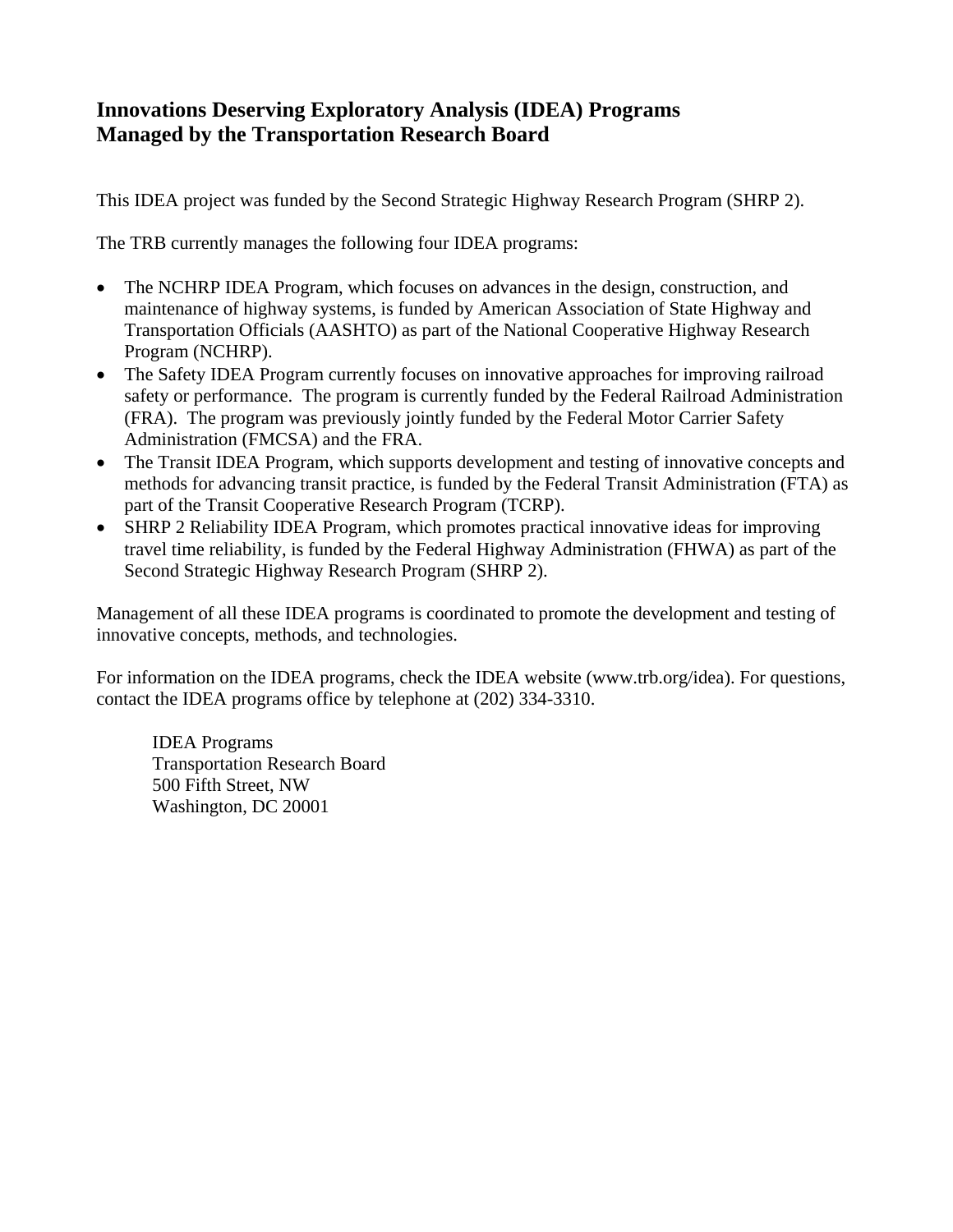

# **FINAL REPORT for SHRP 2 Reliability IDEA**

**Title of Work:** Proximity Information Resources for Special Events **Contractor:** Traffax Inc Principal Investigator: Donna Nelson **Contract No:** SHRP L-15B **NAS Project Manager:** Inam Jawed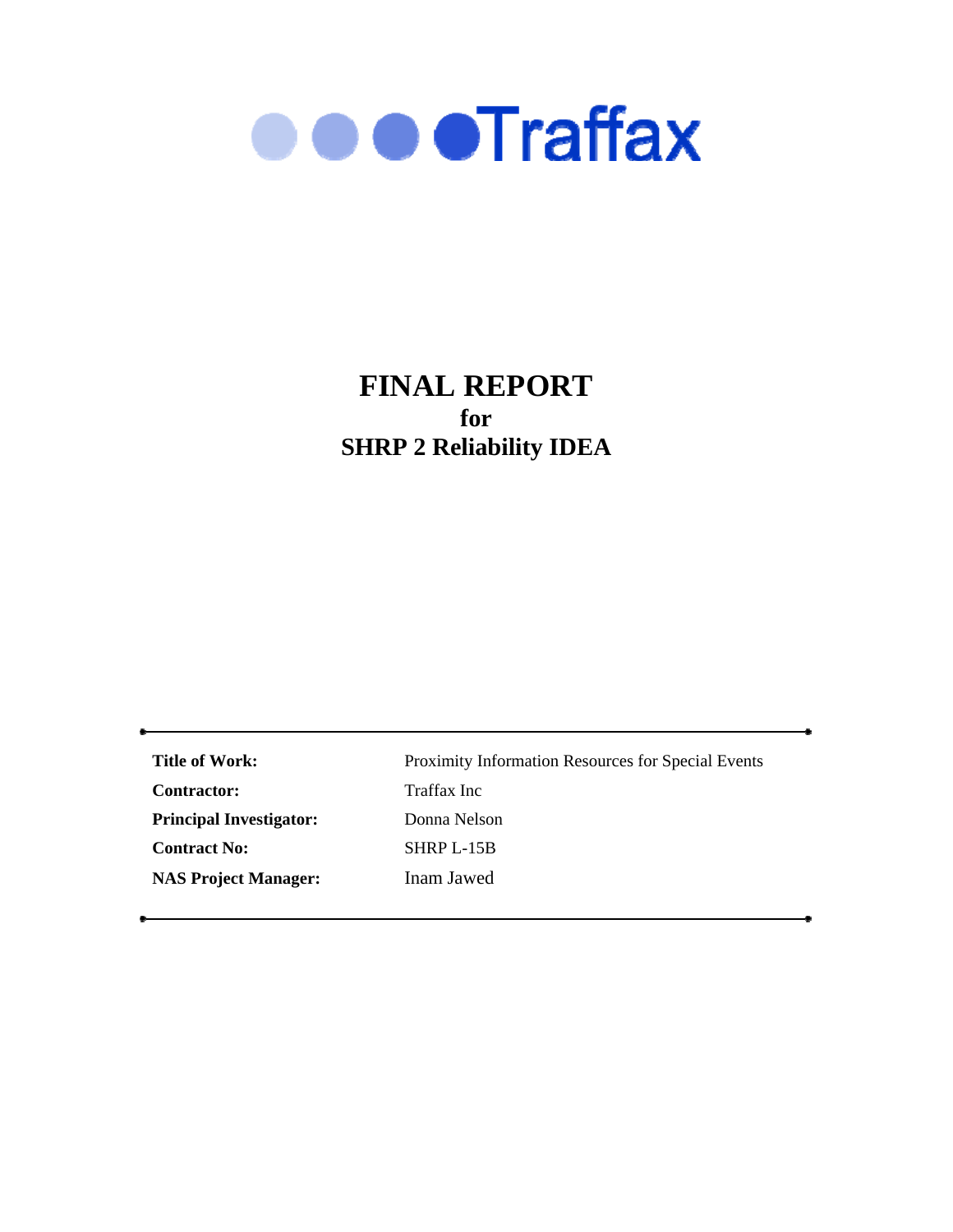#### **TECHNICAL EXPERT TASK GROUP SHRP 2 RELIABILITY IDEA PROGRAM**

#### **CHAIR**

LESLIE FOWLER *Kansas Department of Transportation*

#### **MEMBERS**

PETE COSTELLO *INRIX, Inc.*  DENISE INDA *Nevada Department of Transportation*  STEVEN JESSBERGER *Federal Highway Administration* BRYAN KATZ *Science Applications International Corporation* DAVID NOYCE *University of Wisconsin-Madison* RICH TAYLOR *Federal Highway Administration* RICHARD WEILAND *Weiland Consulting Company*

#### **IDEA PROGRAMS STAFF**

STEPHEN R. GODWIN, *Director for Studies and Special Programs*  JON M. WILLIAMS, *Program Director, IDEA and Synthesis Studies*  INAM JAWED, *Senior Program Officer*  DEMISHA WILLIAMS, *Senior Program Assistant*

#### **SHRP 2 RELIABILITY PROGRAM STAFF**

ANN M. BRACH, *Director, Second Strategic Highway Research Program* STEPHEN J. ANDRLE, *Deputy Director, Research* NEIL PEDERSEN, *Deputy Director, Implementation and Communications*  WILLIAM HYMAN, *Senior Program Officer* DAVID PLAZAK, *Senior Program Officer* RALPH HESSIAN, *Consultant*  DEAN TRACKMAN, *Managing Editor*  ELIZABETH FORNEY, *Assistant Editor*

# **EXPERT REVIEW PANEL**

JIM CHUNG, *George Washington University*  LESTER YOUNG, *EC&S Associates, LLC.*  SUE KNAPP, *KFG Group*  LESLIE FOWLER, *Kansas Department of Transportation*  DENISE INDA, *Nevada Department of Transportation*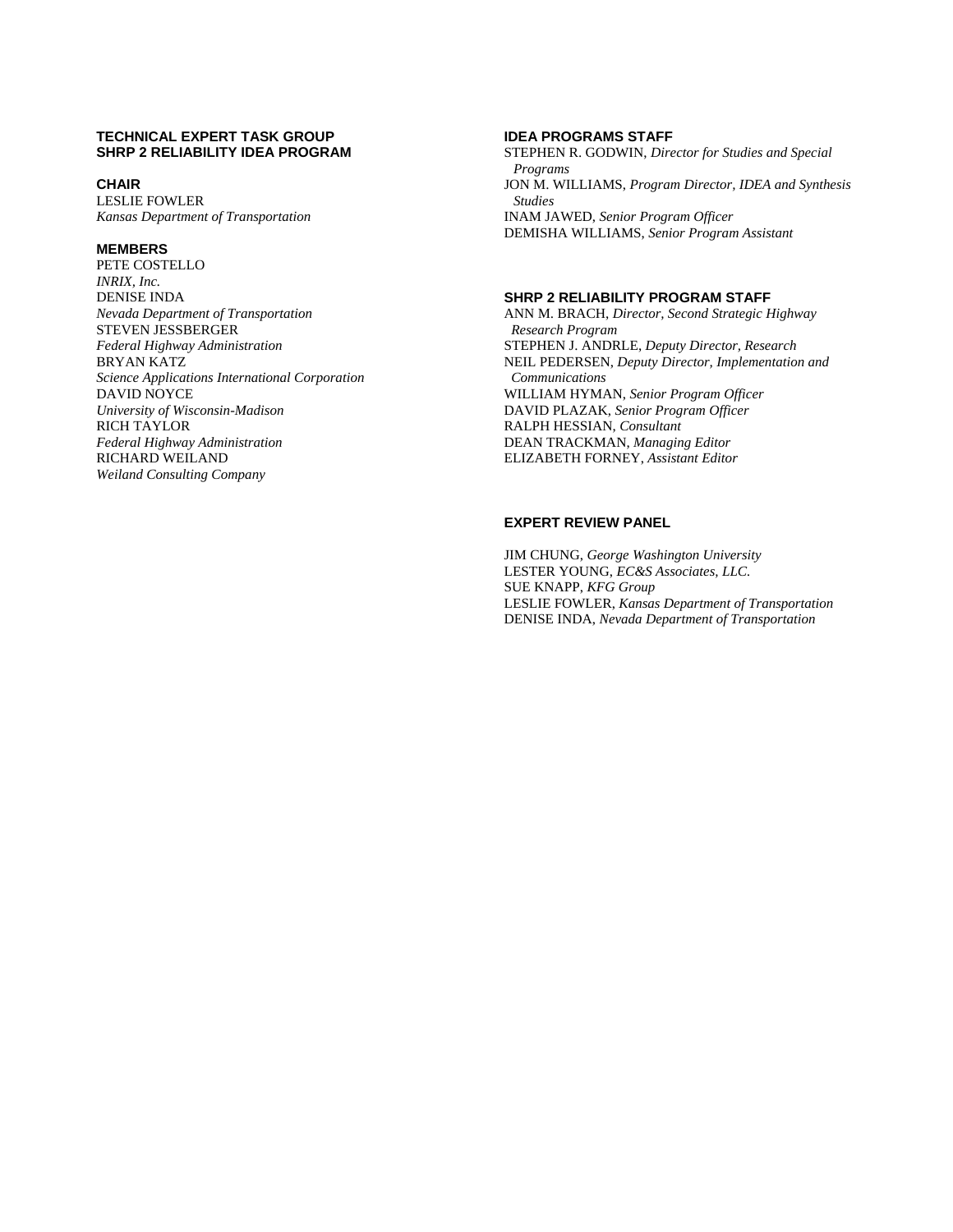# *ACKNOWLEDGEMENTS*

The contractor and authors of this report wish to express their gratitude to the National Academy under the Transportation Research Board's (TRB's) Innovations Deserving Exploratory Analysis (IDEA) Program for their financial support for this grant. We would like to thank our panel of experts: Jim Chung of George Washington University, Sue Knapp of KFH Group, and Lester Young of EC&S Associates. We would like to acknowledge the following organizations for their interest in our project: The Bethesda Urban Partnership, ITS America, and The Washington Nationals Baseball Franchise. We would like to especially express our gratitude to the following individuals for their time and interest in our project: Jonathan Aberman, Dave Mulholland of the National Park Service, and James Austrich of the Washington, D.C. Metropolitan Police Department. A very special thank you is dedicated to Marc Hitzig, Festival Director and Ambassador John Malott, President and CEO of the Japan-America Society of Washington, DC for allowing us to conduct experiments at their annual Sakura Matsuri Japanese Street Festival.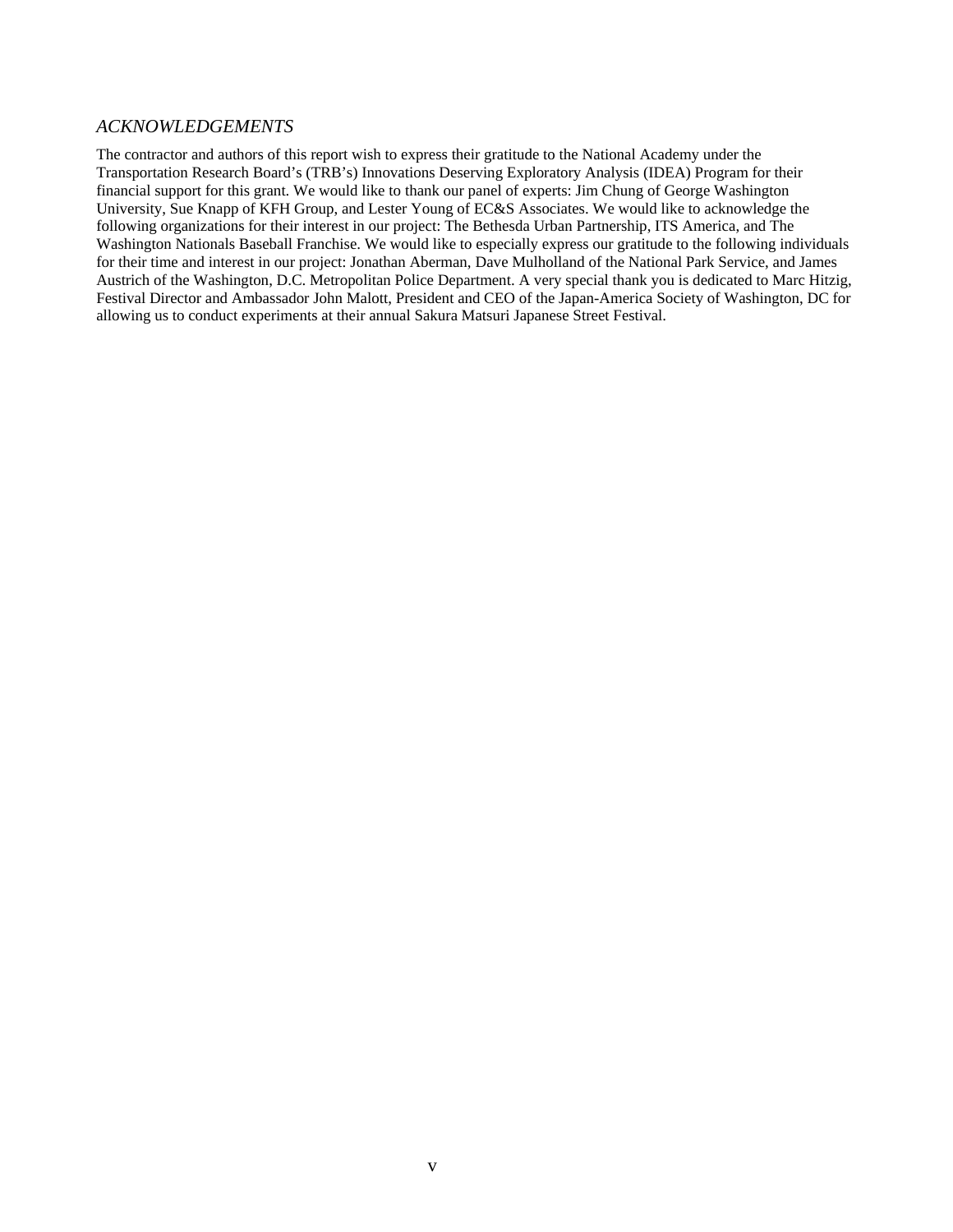# **TABLE OF CONTENTS**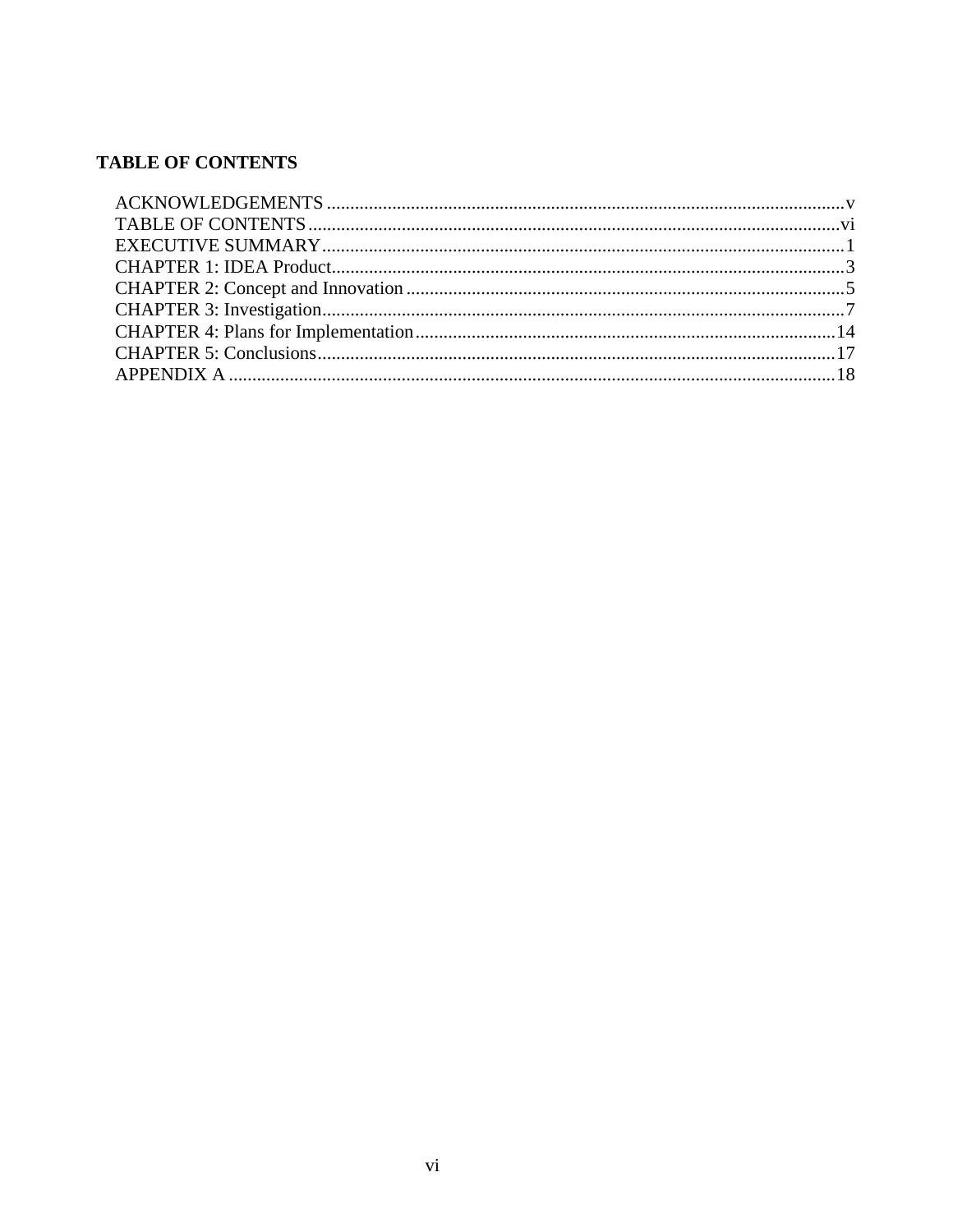# **EXECUTIVE SUMMARY**

The initial IDEA proposal described the development of a mobile application to assist in management and communications during large events, such as events hosted at the National Mall. The concept was coined PRISM for PRoximity Information System for Mobility during special events. The PRISM team was unified through common experiences while attending special events in the Washington DC area. At these events, critical information related either to health, sanitation (restrooms), first aid, guidance, or mobility (parking, shuttles, and recommended driving routes) were frustratingly difficult to obtain. Many times event specific information such as the program, timetables and navigation of booths and stages were also inconveniently conveyed by event organizers. Stage I of the project consisted of sharing the PRISM concept, and its motivations to a number of potential stakeholders and experts. Through collaboration with this group, the PRISM concept was refined, and revealed that event organizers were similarly frustrated by the lack of objective information about the size and disposition of the crowd attending the event, and by lack of means to communicate with them, particularly in emergency situations. By the completion of Stage I, a number of smartphone applications had emerged to service conference venues, delivering a portion of the event specific information envisioned by the original PRISM concept. Although commercial applications were emerging, a significant market gap was identified for a communication and management system for special events that performed the following functions:

- $\triangleright$  Measure crowd size, density, and movement. Automated methods to assess crowd metrics are notably absent in the market.
- $\triangleright$  Transform these crowd metrics data into usable information for event management. A crowd management information stream is a welcome addition to emergency management tools.
- Provide an authorized communication channel for authorities and event managers to communicate to event attendees, particularly in the event of emergencies but could also be used for more venue and program information.
- $\triangleright$  Ensure that this communication link is robust and fail-safe so that it is available in emergencies even when cellular communications fail.

On the recommendation of the expert panel, the stage II PRISM initiative was realigned to focus effort on the market gaps identified above. Building on the core detection technology developed by Traffax Inc., the PRISM team planned to demonstrate the first two functions identified in the gap analysis: collecting crowd metrics and transforming the base data into a meaningful information stream for event management. The goal was to demonstrate such capability within the remaining time and fiscal constraints of project.

Stage II activities consisted of a number of small data collection experiments and prototype software development that led up to a major demonstration in cooperation with Sakura Matsuri, a cultural festival held annually in Washington, DC in conjunction with the Cherry Blossom Festival. Sakura Matsuri provided a compact venue with crowd densities similar to that of large National Mall events. Typical attendance at the one-day festival is estimated at 30,000 to 60,000; large enough to adequately exercise the Traffax pedestrian monitoring equipment. The Japan American Society of Washington DC (JASW) collaborated with the PRISM team, sharing many of the same needs identified by Stage I collaborators, particularly identifying the need for an objective source of real-time crowd metrics without having to rely on subjective crowd observations and estimates. With the cooperation of the JASW, the team was able to deploy its prototype PRISM system during the one day event and demonstrate many of the key features of the re-focused concept.

The JASW demonstration illustrated a number of capabilities and provided insight into a number of issues. Crowd monitoring was demonstrated using a deployment of 11 portable sensors at strategic locations such as entrances, crossroads, and stages. Data from the sensors was delivered in real-time to a monitoring station and was post-processed for in-depth analysis. Additional data streams from social media (Twitter and Flickr), simulated data streams reflecting the availability of space in nearby parking garages, and the location of a roving medic were integrated into the real-time monitor display. Key findings of the demo included:

- Traffax core monitoring technology was able to capture relative volume of pedestrians at entrances as well as at various locations and attractions within the festival. Although sensor range and placement need to be further optimized, the basic sensing capability was affirmed.
- Integrating social media sources such as Twitter and Flickr provided further dimension and color to the real-time monitoring system.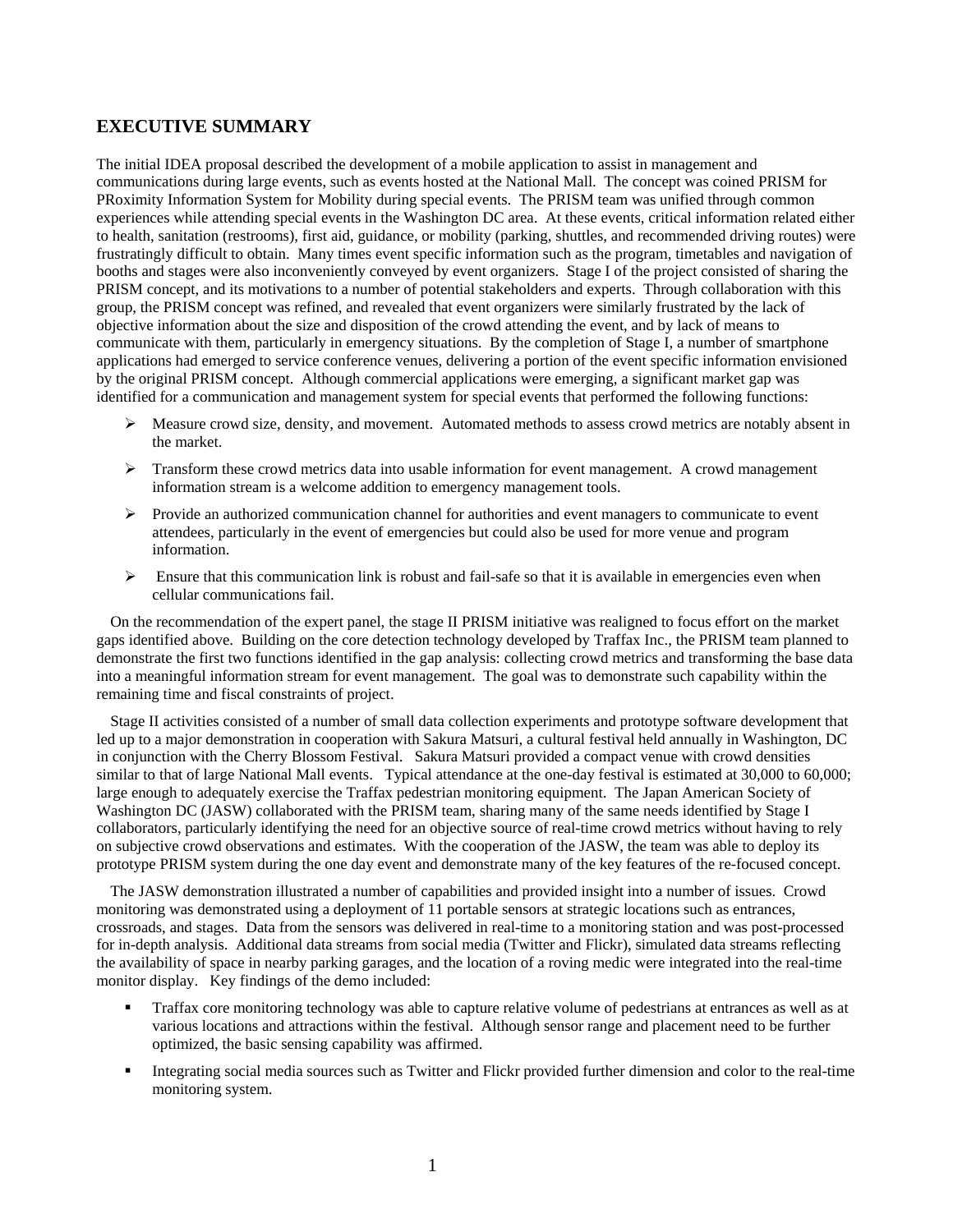- Simulated data feeds for parking capacity and key personnel locations demonstrated extensibility of the system to provide a broad-based event monitoring platform.
- The data architecture relied on a cloud-based information publishing and subscription model that abstracts data integration. This approach minimized application complexity, eased the development of a custom display, and has the potential to greatly enhance reliability.

In depth post-processed data analysis of sensor data provided detailed information on the size, location, and movement patterns of festival attendees. Key accomplishments and findings included:

- The distribution of attendees determined by sensor data agreed favorably with the portions inferred from sameday ticket sales data provided by JASW.
- The estimated sampling rate of attendees was 1.5% to 2.0%. Uncertainty of actual festival attendance, discriminating attendees from passersby, and varying antenna detection characteristics limited the precision of this estimate.
- Detailed trip patterns from the sensor data revealed the time and sequence of visits to various locations and attractions at the festival. Based on this data, the relative attractiveness of various festival locations and attractions was analyzed.
- Attendance patterns such as time of entry, time of exit, and length of stay were extracted from the trip pattern analysis. The data sample was of sufficient density to create an animated simulation of the sampled trips which provided a visual representation of the level of activity at the festival.

After briefing the expert panel on the results of the festival demonstration, the following conclusions, recommendations and guidance were offered.

- The basic crowd monitoring capability was demonstrated. Although tweaks and improvements can be made, the essential capacity is available. Enhancements, such as further data analysis and visualizations, which increase the utility of derived information or make such information actionable by potential clients is critical for market success.
- Primary concern is to identify market potential and clients. Sakura Matsuri, proved to be a successful demonstration yet it has limited revenue potential. Large events, commercial real estate, and various other potential niche clients were discussed.
- Current period of reduced capital investments and improvements puts greater emphasis on planning, creating a potential market for use of crowd metrics to show need and justify capital spending.
- Customized applications to be used at special events or in other potential markets, will require expertise within the respective industry, emphasizing the need to collaborate and partner with prospective clients.

The feedback from the expert panel guided the strategic development of a business plan targeted at creating industry specific products in partnership with identified partners/clients. The plan allows for incremental development and investment to minimize risk as market potential is fully understood. Primary commercialization risk is not technology, but monetization of the product and service. Although a clear need exists for large events, it is unclear whether existing event budgets are adequate to drive the market. Complimentary markets such as public / private sector capital planning analysis, pedestrian behavior studies associated with commercial real estate, and pedestrian monitoring for transit agencies may be viable markets.

In order to clearly articulate the the PRISM concept the research team invested in the production of a short video that captures intent of the system, as well as the results of the demonstration. Readers are encouraged to review the video which is made available online at https://www.box.com/s/51bnickn2sscfxp4glib.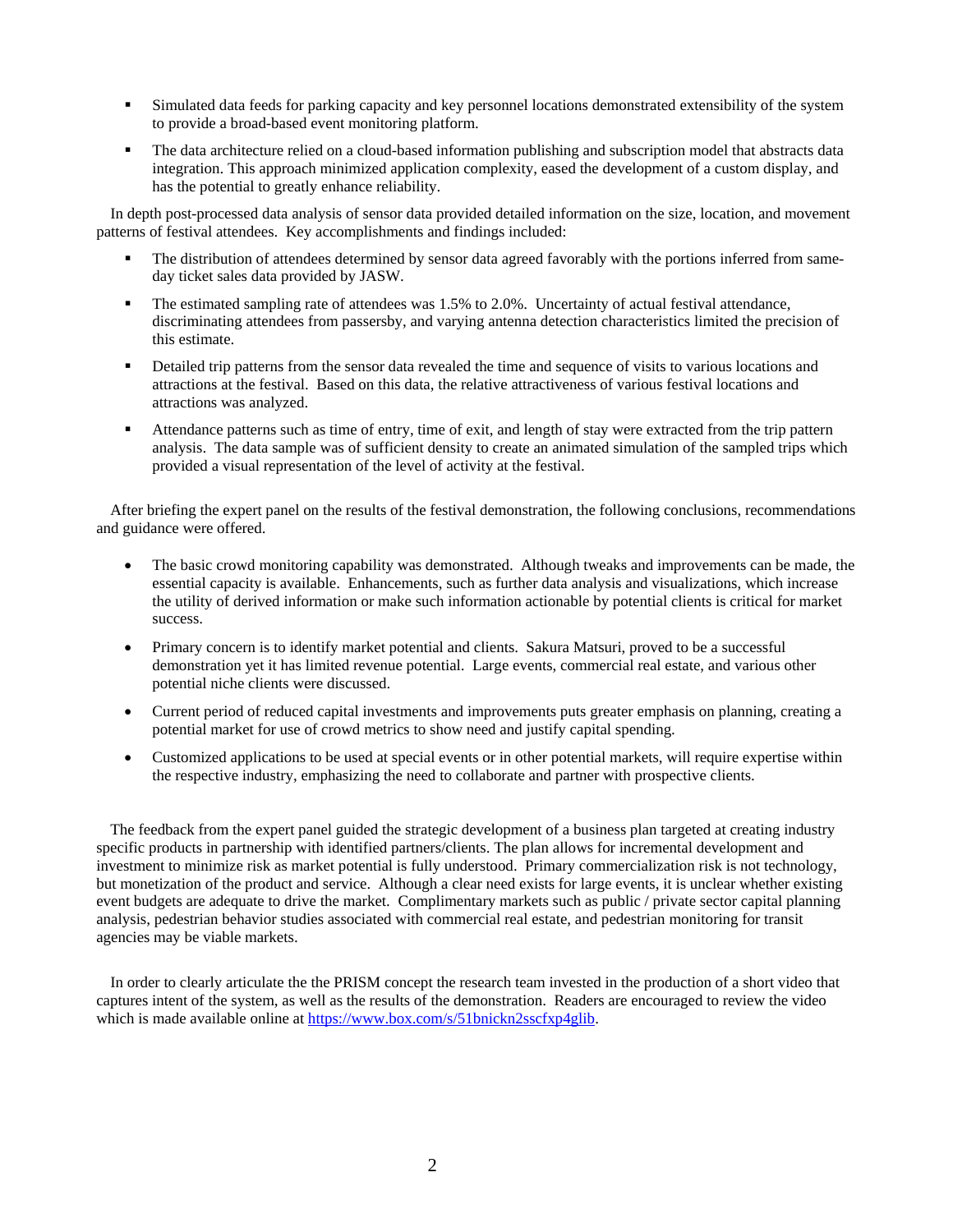# **CHAPTER 1: IDEA PRODUCT**

As a result of the Stage I efforts and through experience gained in Stage II of the project, the PRISM concept is focused on providing a monitoring and management system for use during large events, such as events hosted at the National Mall. The PRISM concept presented in the original IDEA proposal was the result of shared experiences by team members at large events which created either anxiety or frustration when critical information was inadequate or difficult to obtain. Such information may be event specific (such as programs, timetables, and locations), but also ancillary information critical to any situation, such as health and first aid, sanitation (restrooms), navigation and guidance, and mobility options (parking, shuttles, transit, and recommended driving routes). The concept was coined PRISM for PRoximity Information System for Mobility during special events, a catch-all phrase for better situational awareness during large events. The Stage I investigation revealed that event managers were as thirsty for situational awareness on the size and disposition of the crowd of attendees, as the crowds were for better understanding of services and logistics. Although a few companies had begun to produce smart-phone applications that distributed special event information to attendees, no services were available to provide situational awareness to event managers. With this understanding, and acting on the advice from our expert panel, the product of the PRISM IDEA was refocused into the following objectives.

- **Estimate crowd size, density, and movement building on the core detection technology developed by Traffax Inc, a core team member of PRISM. Automated methods to assess crowd metrics are notably absent in the market, and provide a basis from which to build and market a broader based system.**
- **Transform these crowd metrics into usable information. The initial target is for event management personnel who have responsibility for crowd management, safety, and emergency operations. These metrics may also be transformed into information to satisfy the attendees need for situational awareness.**
- $\triangleright$  Provide an effective communication channel to attendees at events. The channel would be used to communicate safety critical information from authorities and event managers to event attendees in the event of emergencies, but would also convey event specific information, and ancillary information directly to attendees.
- Insure that this communication link is robust and fail-safe so that it is available in emergencies, and when crowd densities are such that cellular communications are saturated and fail.

Stage II activities focused on demonstrating the first two objectives, **as bolded above** – and the first two objectives form the basis for a viable market entry point. After establishing a minimal viable product, additional functionality can be incrementally developed and deployed to address the remaining two pillars of the PRISM concept – as well as provide common event information similar to the first generation of smart phone applications for conferences that have emerged in the past 18 months.

Existing event management relies primarily on expertly trained personnel providing feedback on conditions through voice communications channels. Methods to communicate with the crowds are limited to human interaction and decades old technology of loud-speaker (public-address) systems, and sirens. The latter limit the amount of information and granularity of instruction. A common example shared with the PRISM team is the need to direct crowds to storm shelters along the National Mall in the event of inclement weather. The distributed nature of the shelters makes general notifications through traditional means inefficient. The location and entrances to the shelters need to be communicated (as they are not visually apparent to visitors), and need to be customized to the location of the attendee. Likewise, as these shelters reach capacity, emergency personnel need to redirect people to other shelters. This process relies on observations by personnel in constant voice communication with the command center. Assessing the quantity of people occupying the National Mall is at current a manual process. Any aids that provide automated feedback on the size, disposition, and trajectory of the crowd are welcome from an event managers' point of view.

As a corollary, attendees, particularly those with young families, are also attune to such dangers, and would be better equipped to respond, and be more at ease at the event if such information was readily available. The reader is referred to a use-case scenario conveyed in the Stage I report of a family attending a science-fair festival on the National Mall for additional insight on information critical to attendees.

Although the work of the IDEA program in Stage II was focused on developing and demonstrating the capabilities of the first two objectives highlighted above, that of measuring crowd metrics and transforming it into useable information, these also build a platform to address objectives three and four – that of communicating directly to the crowd. The initial target is a product for event managers, and builds on core capabilities of Traffax Inc. in monitoring technology. The commercial target is a quickly deployable crowd monitoring system with real-time information and post-event analytics.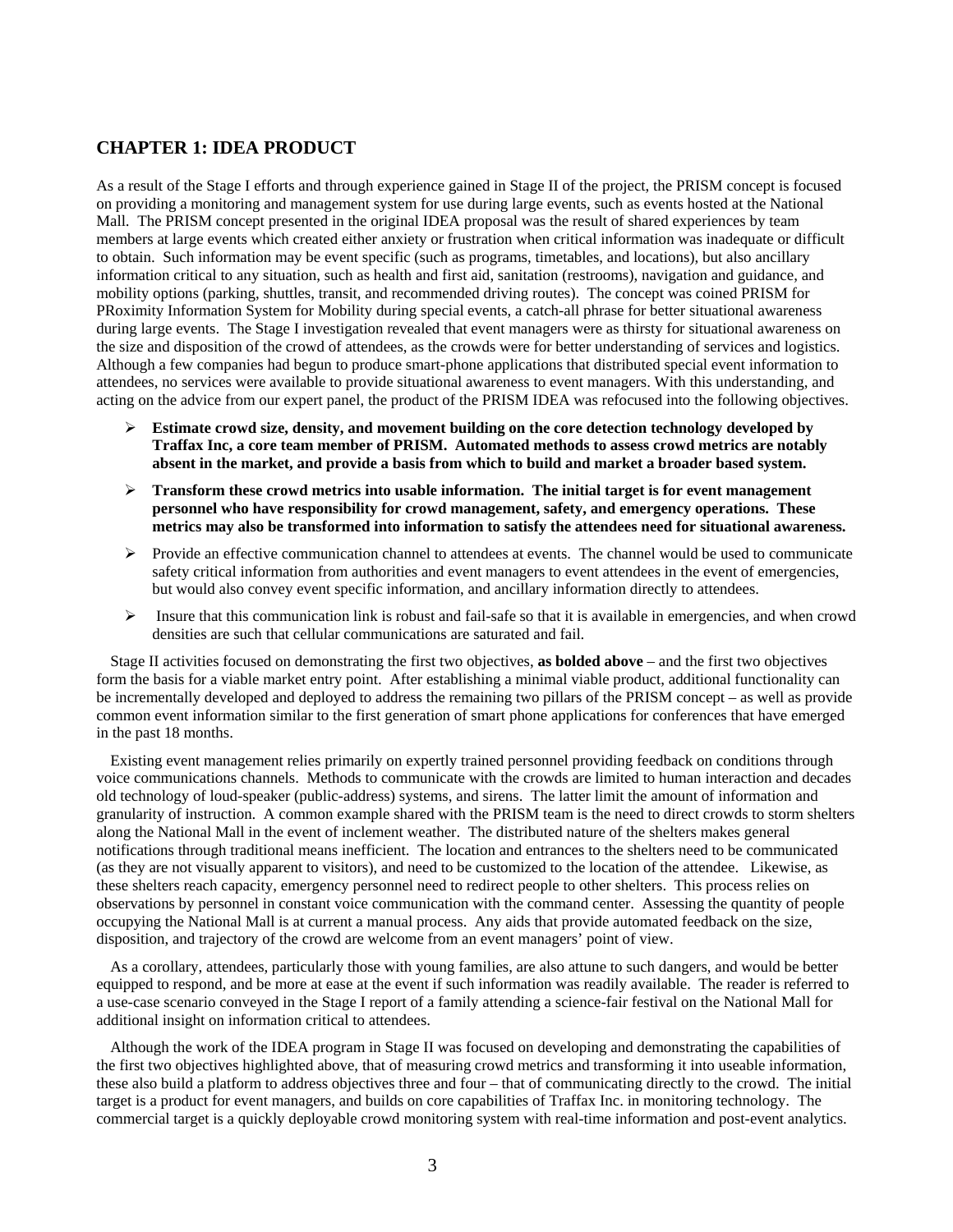The deployed sensors needed to support crowd monitoring also provide the platform to develop robust communications directly to crowds in the event of an emergency as well as for normal event information.

Each sensor contains a multi-function standardized field processor, currently dedicated only to sensing crowd metrics. Field processors can support multiple sub-processes related to relaying information in various modes, in addition to their core task of crowd metrics. Various modes of communication could be implemented such as:

- Sensors could provide WiFi data connectivity. This service could provide, for example, a stand alone web server for information or as a conduit back to event management web pages or other data assets.
- The sensor's Bluetooth<sup>TM</sup> sub-system, currently dedicated to crowd sensing, can also simultaneously support other services. Similar to WiFI, the resulting data connectivity could be used to drive various methods of conveying information such as proximity marketing (but instead of advertisements, event essential information), or to convey SMS and MMS (text and photos) directly to cell phones in the crowd.
- Sensors could drive displays, such as LCD screens, to provide event attendees not only schedule and venue information, but also serve to direct in the event of an emergency.
- If audio peripherals are connected to the sensors, audio warnings and alerts could be relayed to the crowd.
- The physical case of the sensor (or its realization of a piece of event furniture) can be used to display static information (such as sign-up information for text alert messages) or even display Q-R codes to direct attendees to appropriate information portal on the web.

This PRISM approach to augmenting communication via re-use of field processor capacity provides the authenticated communications channel between authorities and/or event managers to the attendees. Furthermore, this method greatly enhances reliability, providing fail-safe, redundant data and messaging channels. The ubiquity of smartphone technology and its evolutionary products provide an environment in which most pedestrians have a dedicated communications, computing, and data storage device. Such devices provide multiple opportunities to connect to provide vital information. Cellular communications links to these mobile platforms remain vulnerable under high demand conditions such as a dense crowd at an event. This effect is compounded during an emergency. A lesson learned from recent disasters is that text and social media appear more resilient than voice connections in times of disaster due to their store and forward nature. Voice connections require either real-time QOS on packet networks, or switched analog circuits, both of which are quickly overwhelmed. The PRISM concept extends this messaging capability, leveraging the multi-channel communications nature of most mobile devices as well as its field processer to provide redundant communications paths, so that in the event the cellular networks are overloaded or inoperable, data connectivity to the event attendee can still be maintained.

Lastly, the PRISM approach provides the opportunity to provide location specific information. Data delivered by a field processor, either through wireless data links, or through visual or audio feeds, are geographically limited, providing the ability to customize the message within the vicinity of the sensor. Additionally, digital data can be geo-coded such that smart phones with GPS reception can filter information specific to their location. Such abilities provide additional tools to direct pedestrians to safety specific to their location.

Safety sells to organizers, convenience satisfies attendees, and overall efficiency gains for events will sustain the business model.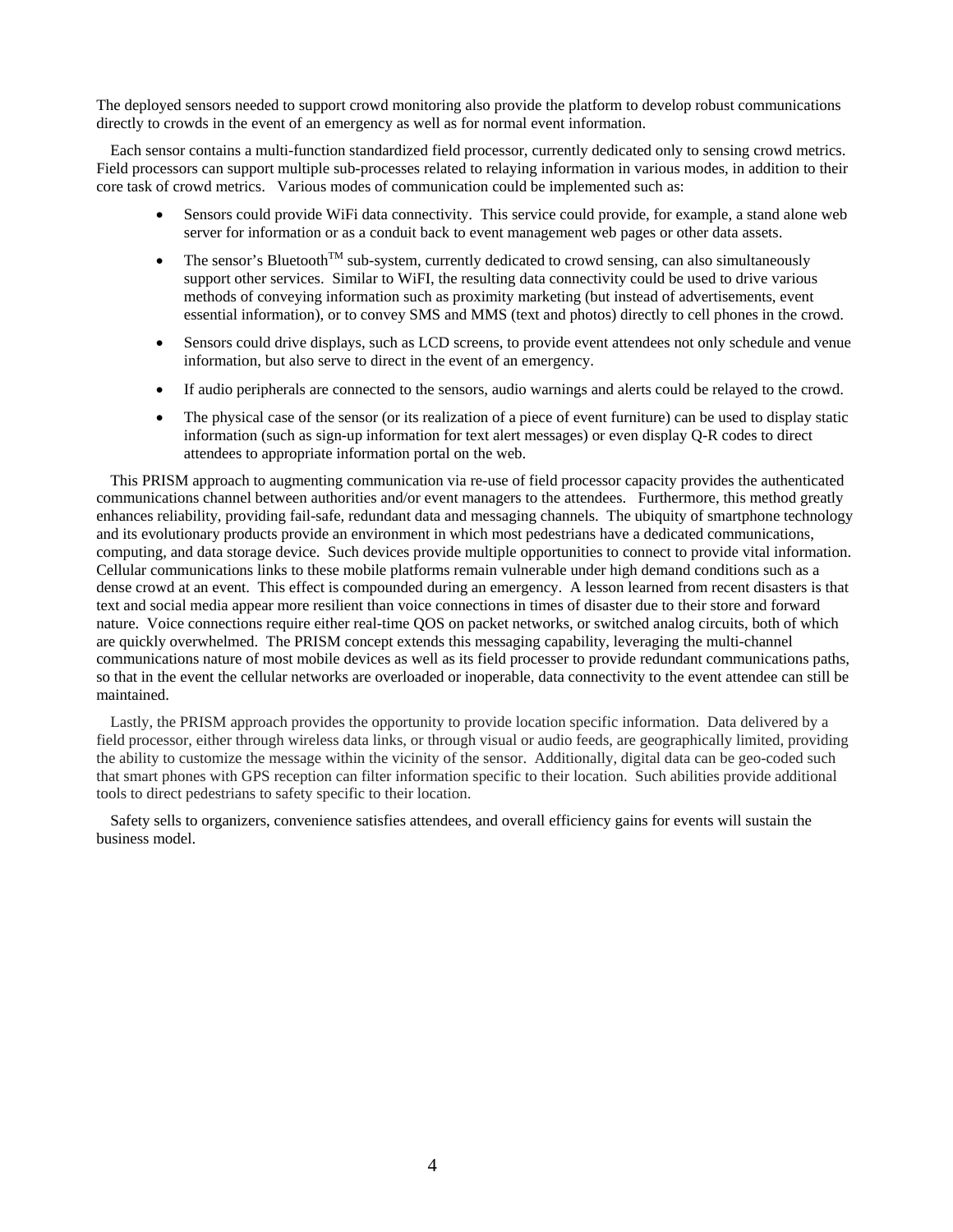# **CHAPTER 2: CONCEPT AND INNOVATION**

The concept of PRISM is described in the previous section. A key innovative aspect brought by the PRISM team was the ability develop, deploy and manage the PRISM application in such a manner that it is non-complex to users, and adapts easily to new user requirements. Three key areas are integrated to accomplish that goal and to form the basis for a marketable solution. This includes (1) Traffax's ability to detect crowd metrics using its core Bluetooth monitoring technology, (2) transforming the base detections into information that can be consumed easily by event managers, and (3) using a framework that allows for quick deployment, development and customization.

# **ABILITY TO DETECT CROWD METRICS**

The ability to detect the size, distribution and movement of a mass of people is built on Traffax Inc.'s technology which discerns movement based on re-identification of electronic signatures emitted by consumer devices with embedded Bluetooth<sup>TM</sup> wireless communications subsystems. Already commercialized for the vehicle market, this technology provides a means to directly sample travel time, estimate the number of vehicles traversing a path, and determine the pattern of movement among a network of roadways. Similarly, since many consumer electronic devices are carried onperson, much of the same functionality is possible for pedestrian movements.

The system works through sampling a portion of travelers, i.e. those travelers with a consumer electronic device detectable using the Bluetooth<sup>TM</sup> pedestrian monitoring (BPM) technology. This process allows for an approximate 5% random sample based on result of roads and highways. Technical research and development during Stage II consisted of adapting and optimizing existing sensor technology for use in pedestrian and crowd environments, and assuring that many of the principles of Bluetooth<sup>TM</sup> traffic monitoring from the vehicle world are valid for pedestrian environments.

The compact nature, low power, and standardized Bluetooth<sup>TM</sup> technology also provide development paths to enhance the system. During the festival, sensors were deployed quickly, were unobtrusive, and were, for the most part, invisible to attendees. Sampling percentage at the festival was estimated at 1.5% to 2%. Due to the standardization of the operating platform, the sensor is also adaptable for other functions. For example, a communications hub for Wi-Fi could also be hosted (to provide a communications path to attendees) while the platform still serves its primary sensing objective. The low power and small footprint allow the technology to be integrated into a standardized piece of furniture (such as a table, bench, trash receptacle, shade structures, etc.). This could ease deployment and improve antenna placement.

#### **TRANSFORMING DATA INTO CROWD INFORMATION**

The ability to detect crowds and their movement using BPM technology forms the building blocks of the PRISM concept. The ability to transform the data into meaningful information, either in real-time or for after-action reports is critical. It allows the concept to graduate from an interesting lab experiment to a useful commercial tool which can be implemented and leveraged for crowd management.

A portion of the Sakura Matsuri live demonstration included the display of pedestrian volumes (as detected) which are proportional to actual volumes entering the festival. The use of BPM data for crowd measurements (as opposed to movement of pedestrians or vehicles along confined pathways) required additional research into appropriate placement of sensors as well as appropriate data reductions and algorithms to extract information in an unconstrained movement environment. Whereas vehicles on a roadway or pedestrians in urban environments are constrained to known paths and boundaries, large events may allow crowd movement in many directions simultaneously. In the former, sensors need only to be placed at diversion points, whereas in the latter sensors may need to be deployed to create a two dimensional grid in order to capture the crowd movement. Fences and buildings at the festival helped to channelize a portion of the pedestrian flow, easing the challenge of sensor placement and analysis.

Data collected during the festival was analyzed for trip patterns. From these patterns, proportion estimates were made of the number of attendees that entered and exited through various gates, the disposition and size of the crowd throughout the day, the relative attractiveness of locations and attractions within the festival, the peak periods for entry and exit, and the estimated time visitors spent at the festival. Trip data also formed the basis of a simulation of the festival providing a visual, animated representation of festival activity.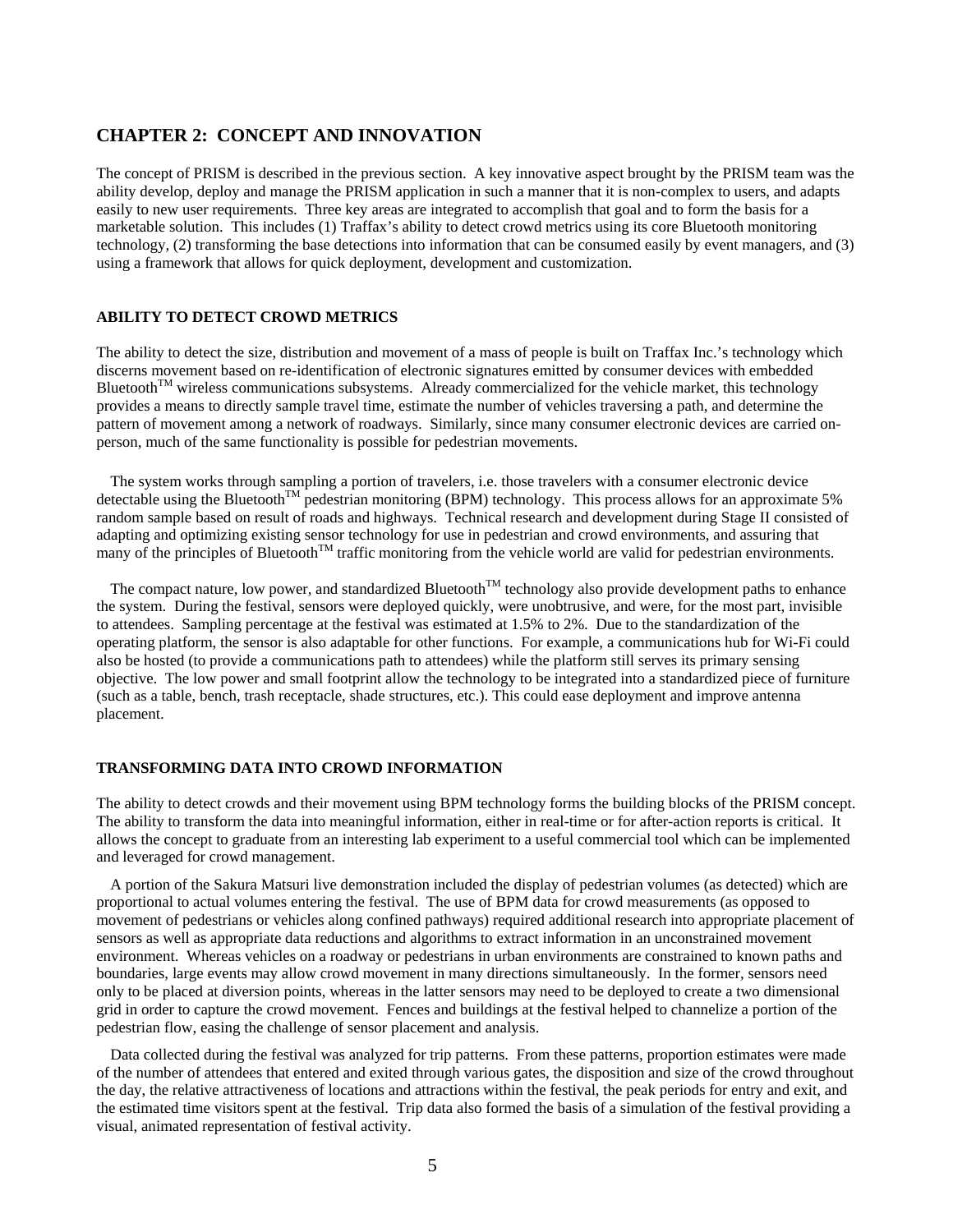In addition to data from sensors, event information must also be integrated (such as known timetables of events and performances) to understand why and when pedestrian traffic is surging or receding. An example from the festival demonstration was the large influx of attendees immediately following the completion of the Cherry Blossom Parade. Additional data applicable to the festival include location and availability of parking, and social information shared by the crowd in the form of pictures or status updates via Twitter. Social data feeds add color and dimensionality to the system.

# **AN ADAPTABLE AND EXTENSIBLE APPLICATION FRAMEWORK**

Agile Media Ventures led the development of the software engine to access data, transform it to meaningful information and display it in an intuitive and adaptable map-based view. Although no individual piece or module of the software development was unique to the PRISM project, the data architecture used to support the development of PRISM software was innovative in allowing for maximum flexibility and extensibility. The architecture was based on an information publish and subscribe (Pub/Sub) mechanism which is beginning to take hold for integration intensive web applications. Whereas traditional integration intensive apps rely on a myriad of well-documented application programming interfaces (APIs), each of which has to be ported and implemented in each module, the PRISM model makes use of a data publisher and subscription mechanism which abstracts this task to a third party messaging system. This greatly simplifies the integration of applications by minimizing the complexity of information sharing. The publish and subscribe data model has long been used to distribute news and social media by simplifying user access to thematic topics so that they do not have to search various web sites. The same concept is now applied to data streams consumed by other applications. Rather than keeping track of a multitude of APIs, each module either contributes to and/or extracts data from a defined data stream. The interface to the data stream is standardized, and secured. This allows for independent development of modules and capabilities with the minimum of integration complexity.

Within the PRISM demonstration, each module ran independently and its data interchange was consolidated to the publish/subscribe interface available from a third-party software-as-a-service provider called *PubNub*. Such flexibility not only greatly conserved development resources, but also allowed for rapid adjustments, even on the day of the demonstration. The efficiency of the architecture is evident in the ability to quickly prototype the overlay of social media (Twitter and Flickr) to provide color and depth to situational awareness, and to integrate other data feeds such as the simulated parking garage capacity, WMATA train service API, and location of critical personnel module. A visual representation of the data flow model used in the festival demonstration is shown in Figure 1.



**FIGURE 1 Information flow model of the PRISM Demonstration**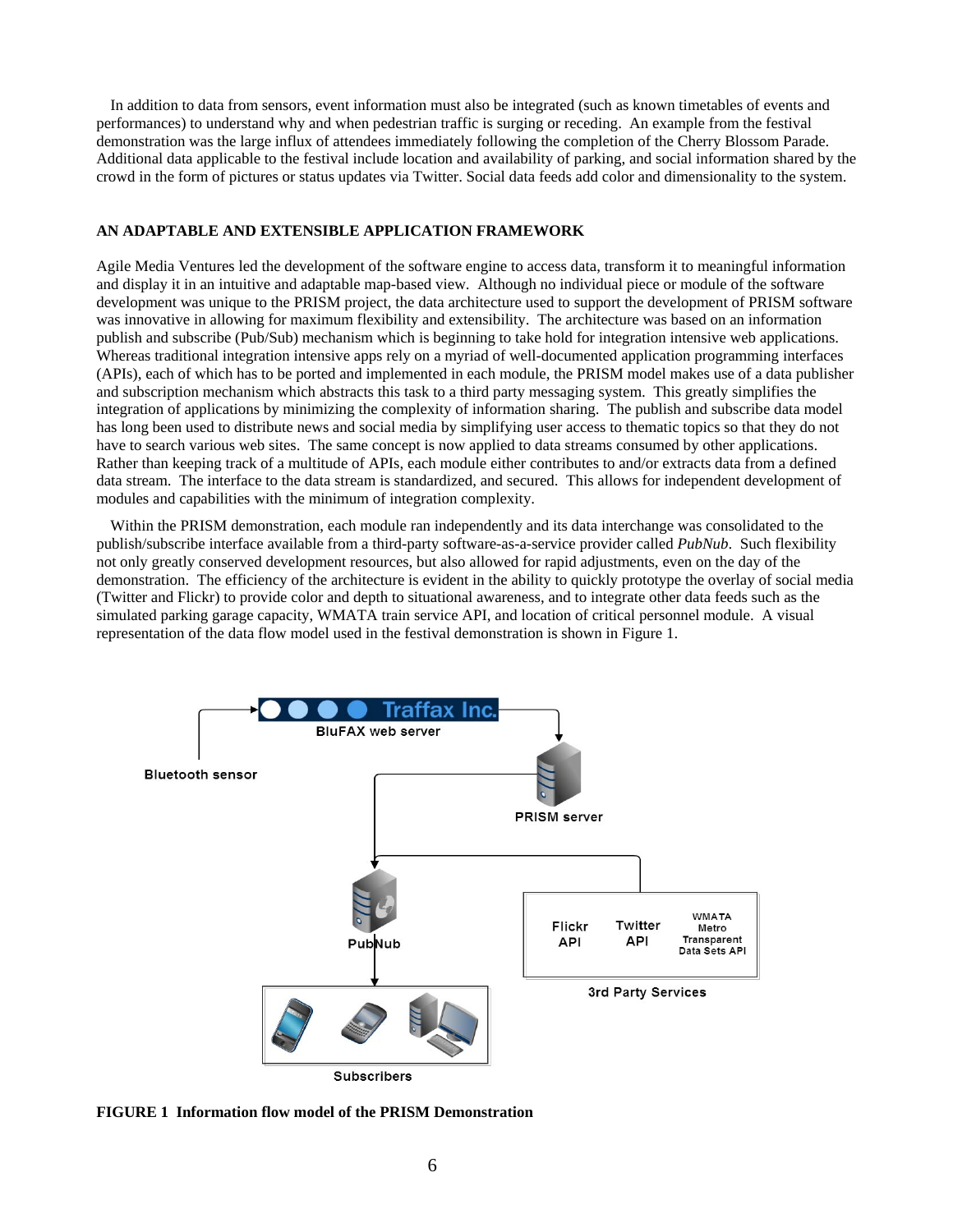# **CHAPTER 3: INVESTIGATION**

Based on the outcome of the Stage I investigation, the Stage II work plan was developed consisting of the following overall phases.

- 1. Design and Execute Proof of Concept
- 2. Envision 1<sup>st</sup> Generation and End Product
- 3. Develop Viable Commercialization Plan

Chapter 3 reports on the design, execution, and result of the proof of concept which culminated in the demonstration at the Sakuri Matsuri festival. After action briefings and feedback with the JASW and the expert panel help shape the vision for a commercial product, and ultimately shaped a business plan for continued commercialization as reported in chapters 4 and 5 respectively.

The demonstration performed in cooperation with the Japan America Society of Washington DC (JASW) on Saturday April 14, 2012 encapsulated the first of the three phases above. Preparation for the Sakura Matsuri demonstration was preceded by several experiments and development efforts.

# **TRAFFAX PEDESTRIAN MONITORING DEVELOPMENT**

Prior to the PRISM project, the base Traffax monitoring technology had been demonstrated on at least two occasions for pedestrian use. One was for a pedestrian dispersion study from a New York City PATH Train station near the site of the World Trade Center. The second was monitoring the exodus of the crowd after the  $4<sup>th</sup>$  of July fireworks demonstration in Washington DC along 7<sup>th</sup> Street to support evacuation simulations. Both were minor in terms of size, and the pedestrians were constrained to sidewalks or known paths. The planned demonstration for Sakura Matsuri differed in scale, as well as topography. Rather than known paths, the festival grounds allowed for freedom of movement, though constrained by a boundary fence. The primary significance is that sensor detection footprints during the planned demonstration were not physically or logically constrained by topography or pre-existing routes, and had to be carefully designed and managed in order to extract crowd movement information.

In preparation for deployment for the Sakura Matsuri festival, the PRISM team ran a series of experiments to characterize the detection properties of the Traffax sensor within the pedestrian environment anticipated at the festival. These experiments attempted to isolate the detection range and other properties under controlled conditions. In summary the experiments consisted of:

- Measuring the range of various configurations of sensors and antennas in an open area to determine the sensor's ability to discriminate the general location of a detected target.
- Recording pedestrian activity within a known environment to confirm detection rates of the Traffax technology for pedestrians, and estimate sensor response in a target rich environment.

There were two primary findings of these experiments.

- (1) The experiments confirmed previous experience that the expected detections rate for pedestrians should be consistent with that experienced with vehicles – roughly 5% of the traffic stream. It was difficult to find ground truth data for pedestrians. Although no reference count of students were available, experiments run at the University of Maryland Student Union indicated that the detection rate was generally proportional to the observed volume of students.
- (2) The detection range of the Traffax standard sensor would need to be adjusted for pedestrians. Prevailing design for highways created a substantially larger detection zone radius of roughly 500 feet, which is needed to detect high-speed targets. If used in pedestrian environments, the spatial resolution afforded by the large detection zones would diminish the ability to discern pedestrian foot traffic patterns. The primary finding of preliminary experiments was anticipated detection range by sensor class, antenna gain and antenna height as shown in Table 1. This information resulted in the development of a Class 2 sensor with a 1dB Omin antenna with an anticipated detection range of 100 feet when ground deployed, and approximately 200 feet when elevated. This sensor was used during the demonstration.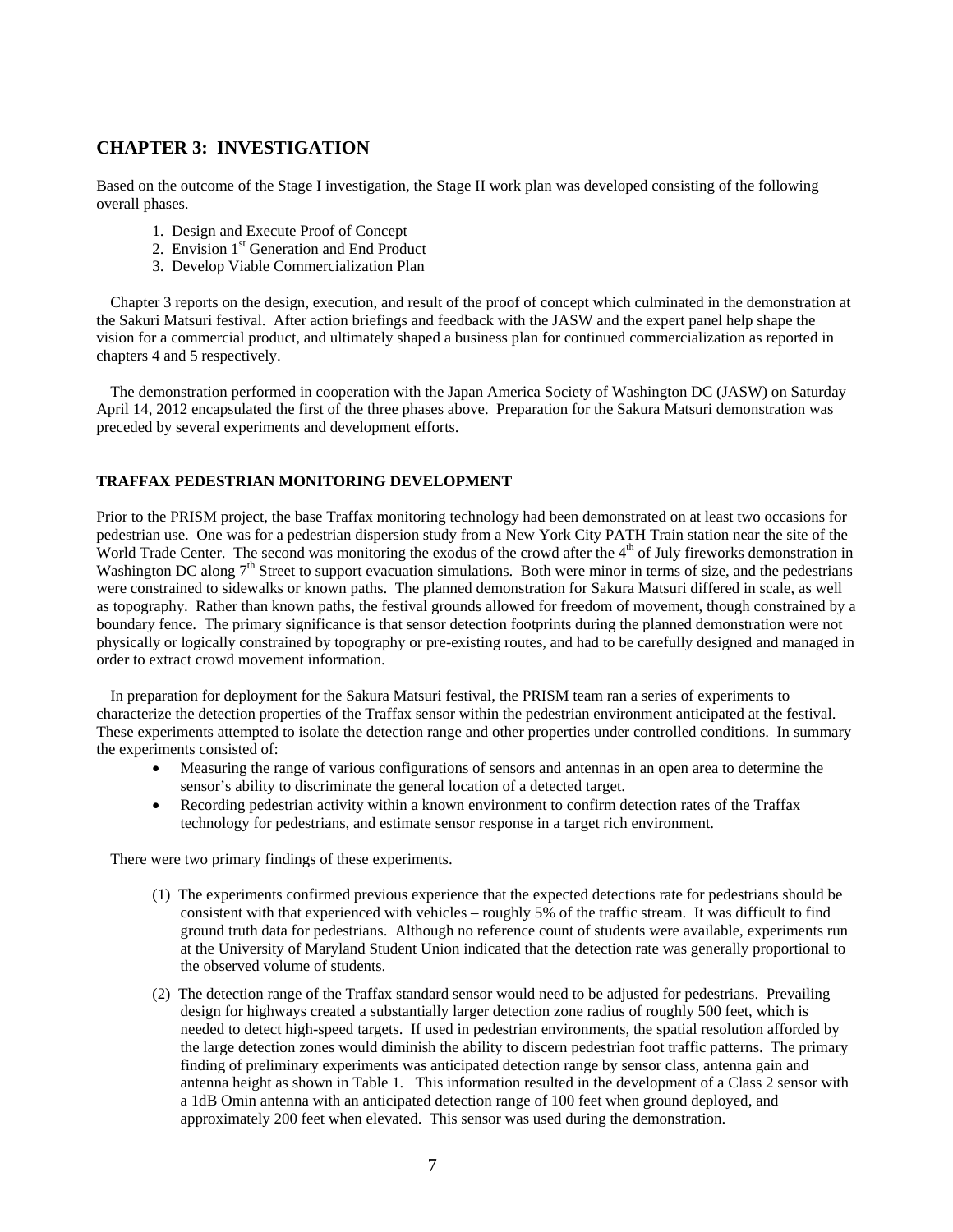#### TABLE 1 Nominal Pedestrian Detection Range

|                                           | On Ground | $E$ levated $> 6'$ |
|-------------------------------------------|-----------|--------------------|
| Class 1 Radio<br>1 dB Omni antenna        | 130       | 450                |
| Class 2 Radio<br><b>Isotropic Antenna</b> | 60        | 100                |

In additional to antenna range and sensitivity to height, interference characteristics, and repeatability of inferred travel time and dwell time were also assessed. Fuller details of these preliminary experiments are available in Appendix A.

# **DEVELOPMENT OF CENTRAL SOFTWARE AND DISPLAY**

An important part of the festival demonstration was to display crowd metrics in real-time and integrate it with other forms of information critical to event management. To this end, Agile Media Ventures led the development of a prototype system. The prototype integrated several sub-systems using a new data management model. These efforts included:

# **Pedestrian Monitoring Data Processor**

This module accepted the base detection data delivered by the Traffax sensors and created crowd metrics in real-time. Detections captured via Traffax BluFAX sensors were packaged into bundles and forwarded to a PRISM server. The PRISM server was a cloud-hosted Linux server running custom software developed with node.js and supported by a local Redis key/value data store. Data collected on the PRISM server was analyzed as it was received and converted into simple, human-readable messages that were published to a specific channel on *PubNub*, a cloud-hosted publish/subscribe messaging service for building real-time applications. The resulting information was portrayed as detection rate graphs, which reflected relative volume of pedestrians at the various sensors. The real-time aspects of pedestrian monitoring included detection rates at each sensor, and monitoring the data stream for specific electronic id's which signified the presence and location of critical personnel. Crowd circulation patterns were performed as post-processing.

# **Graphical Display of Event Information on Festival Maps**

For Sakura Matsuri, a prototype map-based display was developed using the Google Maps JavaScript API to display all of the data that was aggregated via *PubNub* in real-time. Data that contained location information was displayed as an overlay on the map. Data with no geographic information (e.g. status updates on Twitter labeled with hashtag #Sakura Matsuri) were simply displayed in a list on the right side of the interface. The map featured an overlay of the festival map created by the sponsor. This display demonstrated the ease with which custom interfaces could be rapidly prototyped, and generated independently using the publish/subscribe data model. See FIGURE 2 for a depiction of the map based interface used during the demonstration.

# **Parking Garage Capacity Simulation Module**

As a demonstration of how other sources of mobility data could be integrated, a module that simulated the receipt of data from adjacent parking garages was developed. The simulated data reflecting the parking capacity of the facility was published to *PubNub* via a mobile application developed using PhoneGap. The display application subscribed to the channel, simulated picking up parking information provided by the parking facility, and then portrayed that information in the map view. This, along with the integration of the WMATA data, demonstrated the capacity to integrate data from existing mobility data systems.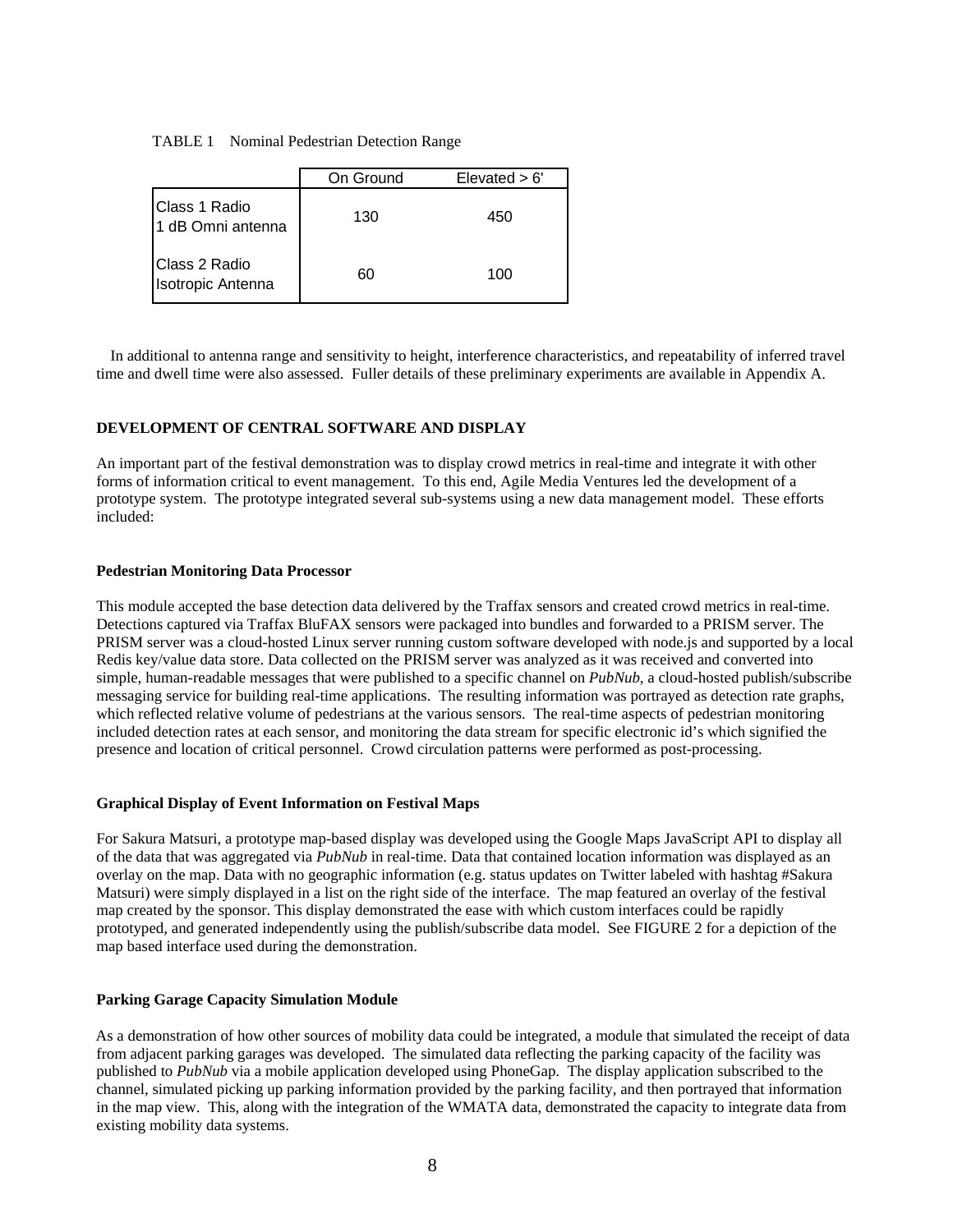# **Integration of WMATA Data from Open API**

The Washington Metropolitan Area Transit Association (WMATA) manages the local fixed rail transit and provides an API which developers can use to access real-time status of stations and trains. A module was created that published WMATA data from the API to the *PubNub* channel, which was then displayed on the graphical interface. The module utilized the Rail Station Prediction method of the WMATA Transparent Data Sets API to include real-time train arrival information for those stops in/around Sakura Matsuri. This demonstrated the ability to convert existing API based resources into data channels within the PRISM data architecture.

### **Hand-held, Roving Personnel Monitoring and Data**

A module was created that allowed the simulation of monitoring the whereabouts of critical personnel. The module was loaded on a smartphone through means of a mobile web page. The user of the smartphone application could input data, take photos, or collect other information. One of our team members used the app on her iPhone to post periodic updates on what was going on at the festival. Information gathered through this channel went directly from the user's mobile device to PubNub, which was then automatically forwarded to interested subscribers, such as our prototype application described previously. During Sakura Matsuri, this application was used in the 'roving medic' demonstration.

#### **Social Media Portals**

Crowd-sourced data, such as text and photos, is becoming an increasingly abundant source of information. Modules were developed that monitored *Flickr* and *Twitter* for geo-referenced data within the boundaries of the festival. For Twitter and Flickr, their respective APIs were used to forward relevant tweets and images to *PubNub*. Once in a *PubNub* channel, the display picked up the relevant data and displayed appropriately.

Combined, these modules comprised the central software that was demonstrated at the Sakura Matsuri festival. This central software combined with the refinements in pedestrian sensing form the basis for the first generation end product.



**FIGURE 2 Map Based Interface Used During Sakura Matsuri Demonstration**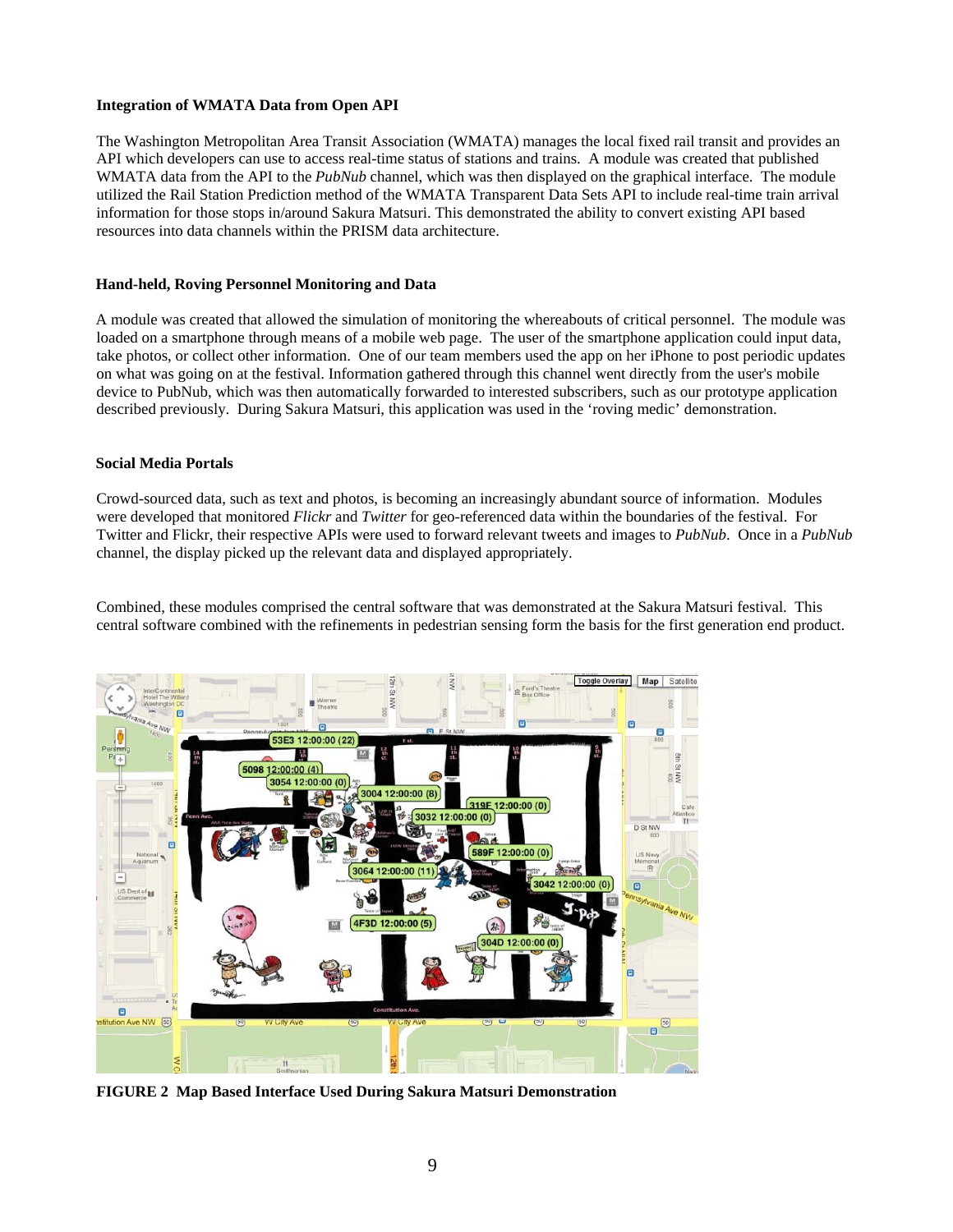With the equipment and software readied, the system was prototyped at the annual Sakura Matsuri Japanese cultural festival on April 14, 2012. The Sakura Matsuri festival provided an environment that mimics the crowd densities seen at major events typical of locations such as the National Mall. Attributes of the festival include:

- Approximately 40,000 attendees within seven hours
- Part of a larger 1 million visitor Cherry Blossom Festival
- The festival grounds encompass approximately a half mile along Pennsylvania Ave in Washington DC, as well as portions of intersecting streets
- The grounds are fenced, with 5 entrances/exits, four stages, and over 1 mile of vendor booths and attractions
- The event is served by four metro stations, creating one of the largest ridership days of the year (in combination with Cherry Blossom Activities)

This environment provided an opportunity to confirm the PRISM concept. JASW organizers were interested in objective estimates of crowd size, attendance patterns, and relative attractiveness of the various themed areas of the festival. The deployment of Traffax sensors was planned to capture crowd metrics. The festival presented unique challenges for the deployment, processing, and estimation of crowd movement. A full report on the challenges and results of assessing crowds metrics using Traffax technology at Sakura Matsuri (SM) are available in a separate report, available on request and also accessible on an internet share at https://www.box.com/s/51bnickn2sscfxp4glib.

# **HIGHLIGHTS AND LESSONS LEARNED**

Highlights and lessons learned are summarized below.

Eleven Traffax sensors were deployed at the festival as shown in Figure 3. Sensors B, C, F, J, and H were co-located at entrances/exits to the festival. Sensors A, G, E, and K were located near stages. Sensors D and I were at crossroads where the crowd would need to traverse to attend other areas of the festivals.



**FIGURE 3 Traffax sensor deployment at festival** 

The configuration of the sensors was guided by the early experiments. Each sensor was configured with a Class 2 transceiver and a 1dB gain antenna, developed specifically for pedestrian use as previous described. Sensors were deployed along with other temporary structures (fences and booths) on the day of the festival. Some sensors were placed directly on the ground and secured to fences while others were placed about three feet off the ground on top of barrels used as stays for booths at the festival. Sensor deployment required less than one hour, as did retrieval at the end of the day. It was discovered that sensor detection range was impacted by crowd density and/or height to a degree greater than anticipated by preliminary experimentation. Sensors placed directly on the ground consistently detected fewer attendees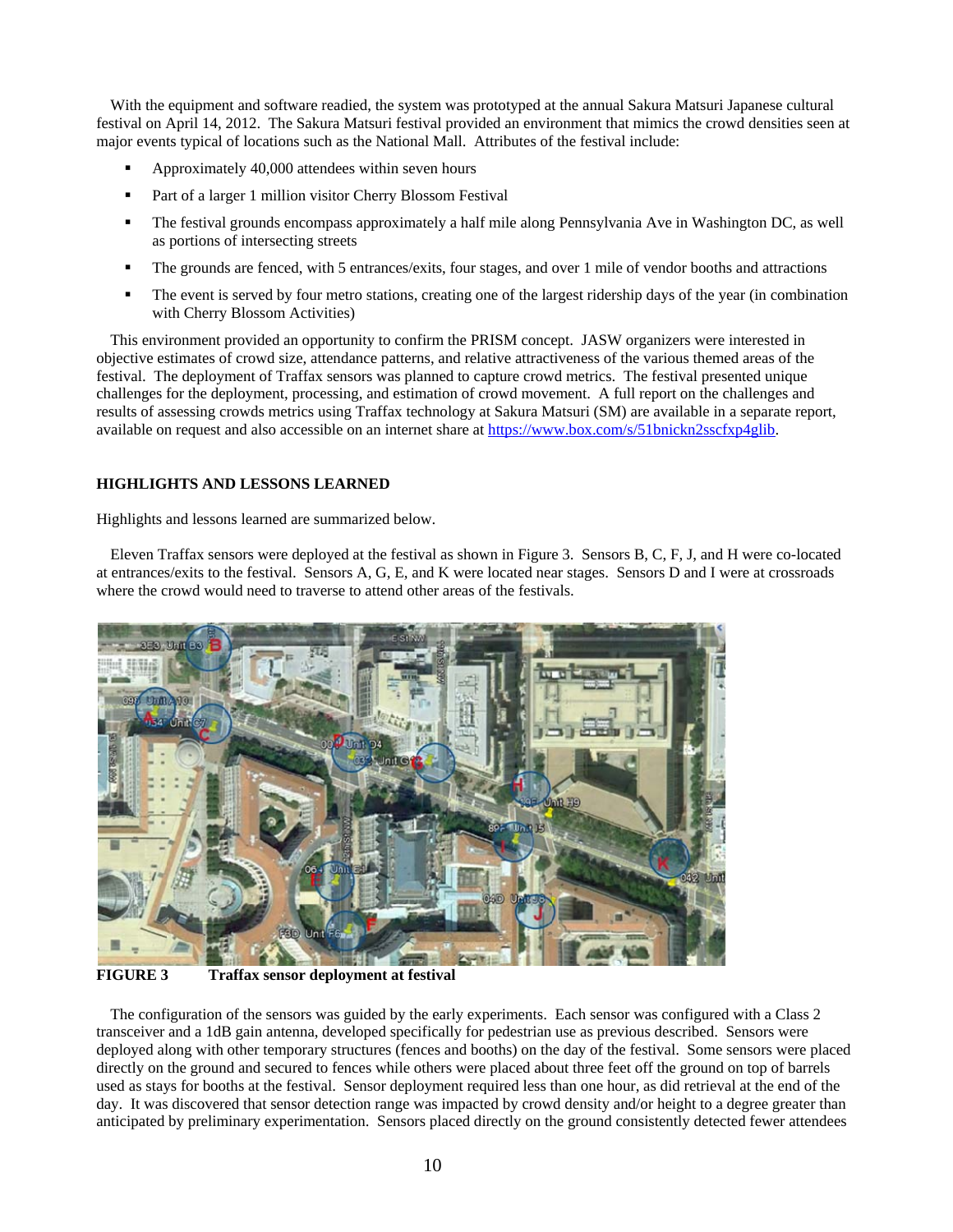than sensors with three feet of elevation, plus the overall detection range of either ground or barrel mounted sensors was less than anticipated based on preliminary experiments, possibly attributed to the density of the crowd. **A primary lesson learned from the festival was that a sensor integrated into standard festival furniture (such as table, shade, or trash receptacle) could ease deployment, provide greater flexibility for placement, simplify permitting, and more easily provide elevation to the sensor antenna.** Any such design could also take into account future plans to integrate crowd communication capabilities, including audio and visual as well as electronic communication.

Each sensor performed as designed. Detection rates were proportional to anticipated traffic. Figure 4 is an example from Sensor B placed at the northwest gate. The pattern of detections is consistent with known activities. The festival started at 11:00 AM. Up until 10:30 AM, pedestrians were free to traverse Pennsylvania Avenue north to south. At 10:30 AM, the festival fence was closed restricting cross traffic, and then festival gates opened at 11:00 AM. The noon lunch, Cherry Blossom parade conclusion, and festival ending times are also called out in Figure 4.



**FIGURE 4 Sample detection rate plot for sensor B** 

Comparison of attendees based on gate receipts from same day ticket sales (comprising over half of all attendees) were consistent with sensor detection counts at each entry gate as shown in Table 2. Ticket sales by gate were the most objective data for comparison. Accurate pedestrian counts are difficult to obtain except when crowds are channeled through turnstiles. No such opportunity was available at Sakura Matsuri. In the absence of ground-truth data for pedestrian, confidence in the system is established with available data (as shown in Table 2) and through experience with vehicle monitoring. On roadways, Traffax technology has been verified with various sources of ground-truth data since its emergence in 2008.

TABLE 2 Comparison of gate receipts with sensors detections

|                |       | <b>GATE RECEIPTS</b> | <b>BT Detections</b> |      |  |
|----------------|-------|----------------------|----------------------|------|--|
| <b>Station</b> |       | % of total           |                      | x    |  |
| c              | 5931  | 27%                  | 1622                 | 28%  |  |
| B              | 5803  | 26%                  | 1432                 | 25%  |  |
| н              | 3396  | 15%                  | 1051                 | 18%  |  |
|                | 3719  | 17%                  | 722                  | 12%  |  |
| F              | 3472  | 16%                  | 1004                 | 17%  |  |
|                | 22321 | 100%                 | 5 G I                | 100% |  |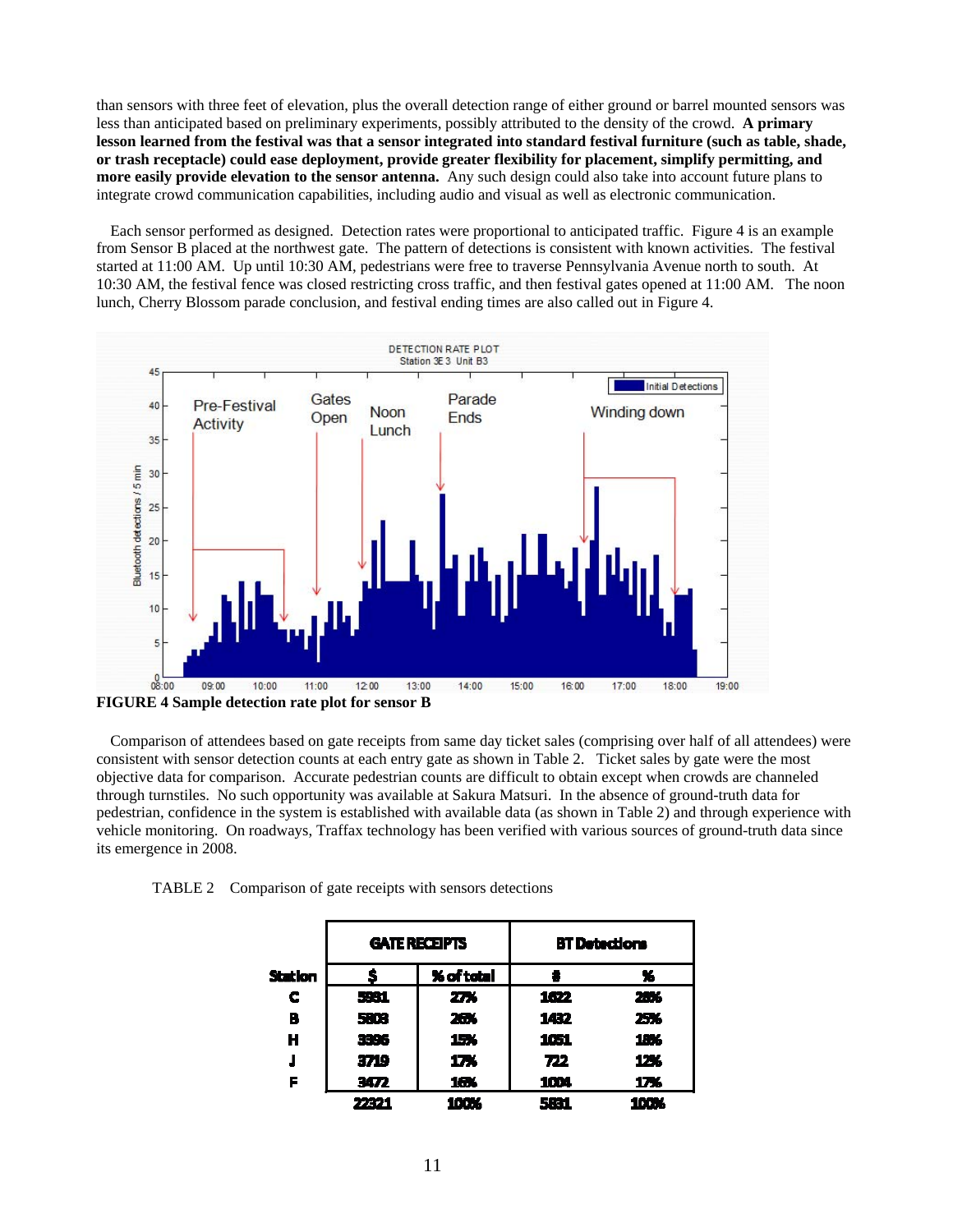A trip analysis was performed that examines the time and location that unique Bluetooth devices were observed. For example, a unique device may be first observed at entrance gate F, and then proceed past sensors E, D, G and H, in that order, creating a trip chain of FEDGH, with associated time stamps at each sensor. Trips may have any number of sensors in the chain. A pedestrian may also loop back to a sensor, so that a sensor may appear more than once in a trip chain.

The trip analysis led to several overall findings. The general pattern of arrival and departure is shown in Figure 5 for the festival. Peak attendance was from 12:30 to 4:00PM. Further analysis indicated an average duration of visit of approximately two hours.



**FIGURE 5 Attendance pattern of the festival** 

Event organizers expressed interest in assessing the relative attractiveness of various venues within the festival. In one such analysis stations were grouped to represent various areas within the festival. Sensors A, B, and C were grouped representing the western end of the festival where traditional folk attractions (both stage and booth) were available. Sensors D and G were grouped representing the central portion of the festival where many food vendors occupied booths. Sensors E and F were grouped representing a major entrance and attractions along its leg. Sensors H, I and J were grouped in the east section of the festival where several pop culture attractions were available. Sensor K at the far-east end of the grounds was near a pop culture stage and a beer garden. The chart in Figure 6 represents the relative attraction of these various areas presented as a 'sand-diagram'. In this stacked line chart, the distance between the line for a specific area and the line below it is proportional to the volume of attendees at that area. For example, the distance between the green line (representing sensors D and G) and the red line (representing sensor A through C) is proportional to the number of attendees observed at sensors D and G. The thickness of the bands between by the various lines portrays the relative attractiveness of the various festival areas.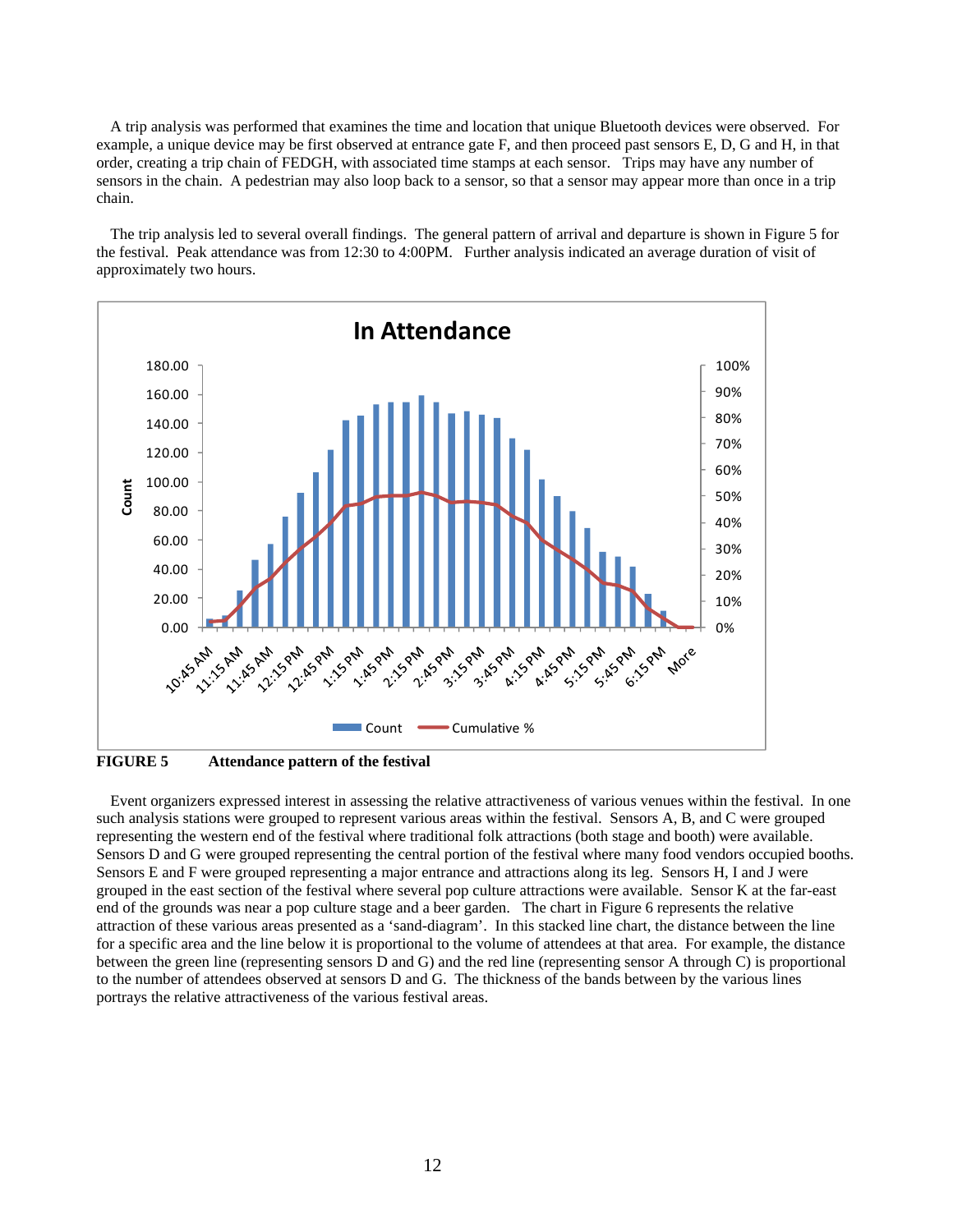

**FIGURE 6 Relative attractiveness of various locations at the festival** 

The density of Traffax data was such that an animated simulation of attendees was able to be created showing the general movement of festival goers from arrival to departure.

In short, the sensor captured an estimated 1.5% to 2% of attendees based on gate receipt counts. Better deployment (particularly raising the height of the antenna) may increase this sampling percentage. However, current sampling was sufficient to characterize crowd movement. The data was able to capture relative volume of attendees, when and where they arrived and exited, and the distribution of attendees at various attractions.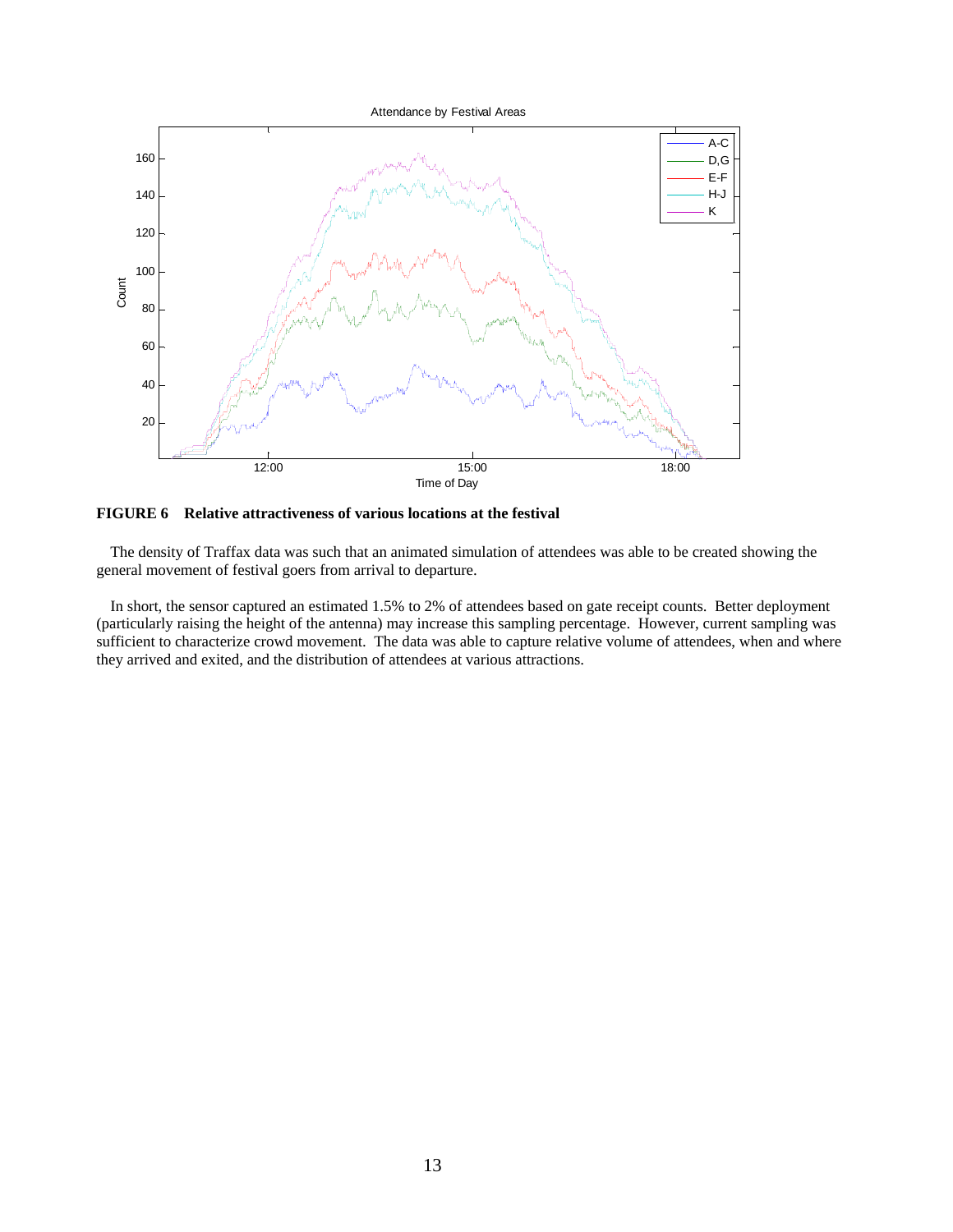# **CHAPTER 4: Plans for Implementation**

The demonstration at Sakura Matsuri vetted the technology sufficiently so that technical risks are manageable and a development path can be adequately characterized to support special events. Crowd metrics extracted from the sensor data were the primary interest of JASW organizers. The business model, financing and cash flow were the primary topics of discussion and feedback in follow up meetings with the expert panel. Demonstrated utility and capacity to evolve to the full featured PRISM concept were the primary interests of a follow up meeting with the United States Park Police.

On the 6<sup>th</sup> of June, 2012, JASW organizers were briefed on the results of the PRISM demonstration at the festival. On the day of the festival JASW organizers were shown the real-time monitoring aspects. The after-action briefing was designed to summarize the accomplishments of the festival demonstration and to present and discuss the analysis of the collected sensor data. At the briefing JASW organizers inquired if data could be further analyzed to determine aspects of the crowd such as:

- At 2pm (the estimated peak of attendance) how many people were at each sensor?
- During the peak period of noon to 3pm, how many attendees were at the festival, and where were they generally located?
- Can attendee behavior be analyzed in relation to the available attractions? Do the majority of attendees sample all attractions or hang out at a specific venue?

These questions led to further focused analysis of the data, the results of which are included festival report prepared for JASW. Feedback from JASW underscored the market need for a crowd information system (not simply data or sensors), and reinforced that market opportunities would be primarily service-based rather than product or software license based. The enthusiasm for objective information on crowd behavior exemplifies the current state of affairs for event management which relies almost wholly on manual observations for crowd behaviors.

The second meeting with the expert panel convened on June 11, 2012. Minutes from the meeting are available online at https://www.box.com/s/51bnickn2sscfxp4glib. Feedback from the panel included the following observations, recommendations and guidance for commercialization:

- The basic crowd monitoring capability was demonstrated at the festival. Although tweaks and improvements can be made, the essential capacity to assess the location, quantity and travel patterns of attendees was demonstrated.
- Enhancements (technical or systematic) that increase the utility of derived information from the data, or make such information actionable by potential clients is critical for market success.
- The primary concern for viability in the market place is not technical, but rather the size of the market, and method of monetization.
- It is likely that any market (event, commercial, government, or otherwise) will be service based or, at a minimum, a turn-key system, and not the sale or licensure of equipment and software.
- In the opinion of the panel, the size of the municipal event market is not sufficient to justify capital investment. Sakura Matsuri, though a successful demonstration, has limited revenue potential. Although the municipal event market may prove a niche category, the PRISM capability of assessing crowd movement needs to expand and/or adapt to other markets to increase market capacity.
- The need for pedestrian and crowd information in the areas of commercial real-estate and capital improvement planning were discussed as potential markets to augment major events.
	- o The current period of declining capital investment puts greater emphasis on planning, creating a potential market for use of crowd metrics to show need and justify capital spending.
- Applications, whether event related or other potential markets, will require expertise within the respective industry in order to transform data into appropriate actionable information. This underscores the need to collaborate and partner with prospective clients.
- The perceived limited size of the market and uncertainties of monetization of the service inhibits external funding opportunities. Methods to organically grow capability, or incrementally build on existing products with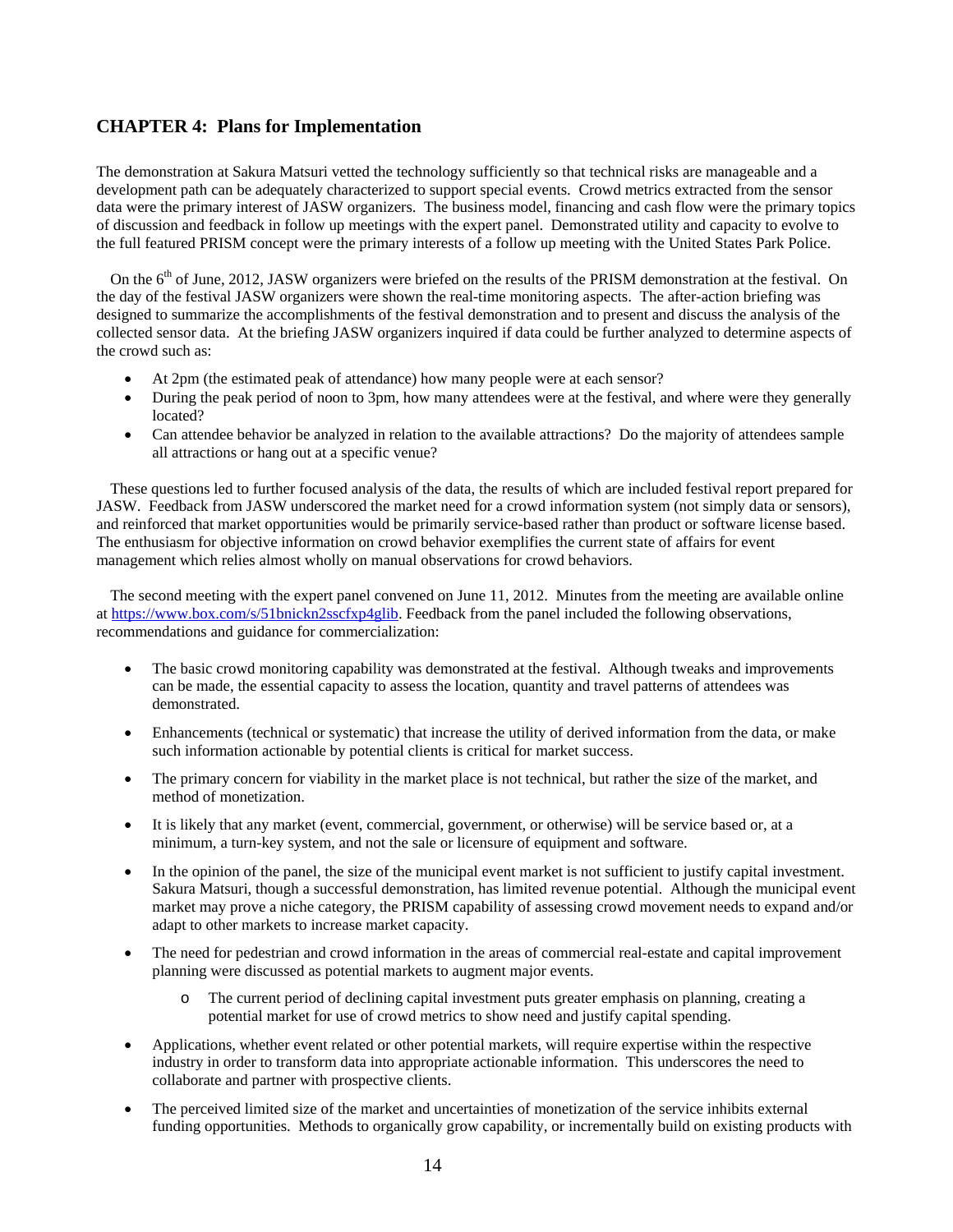limited investment appears the most viable route to commercialization. This may be altered as the potential market is investigated and better understood.

In summary, the expert panel emphasized that the primary commercialization risk is not technology, but monetization of the product and service. Although a clear need exists for large events, it is questionable that the municipal event market is adequate in itself to support a commercial product. Complimentary markets for capital planning, commercial real estate, and other pedestrian monitoring applications (such as for transit) may supplement to produce a viable market. Feedback from the expert panel were primary drived that guided the development of the strategic business plan in the next section.

On the 24<sup>th</sup> of September, 2012, representatives from the United States Park Police (USPP) were briefed on the results of the PRISM demonstration at the festival, as well as plans and opportunities to move forward. Feedback from the USPP early in the project was critical in shaping the PRISM concept into its overall objectives. At the briefing, a representative of the USPP reviewed the summary findings with an interest in determining possible applications to larger scale events.

- Comments by USPP affirmed that large events managers have an interest in objective crowd monitoring, with many of the same interests as shared by JASW organizers.
- 1-2% detection should be sufficient for crowds of >100,000 people as is typical at major Mall events.
- The 2013 inauguration was discussed as a possible next step in developing and proving the technology. Knowledge of size and dispersion of the crowd is currently limited to video feeds and field observations.
	- o Objective crowd metrics alone, similar to the Sakura Matsuri festival would be welcome input for the inauguration.
	- o Deployment could be facilitated by mounting on street lights. This is preferred to deployed posts or stands which would be subject to vandalism and would reduce available standing space.
- Use of devices to relay critical information (in the case of emergencies) would provide additional information conduits critical for crowd safety.
- USPP encouraged partnering with existing vendors of crowd management products.

Feedback from USPP affirmed that the technical approach (that of developing crowd metrics first, and then working toward a full communications capability) was viable. The enthusiasm for objective information on crowd behavior mirrored the input from JASW, and USPP's further enthusiasm of seeing the development path for a fail-safe means of communication led to a discussion of continued opportunities for funding and partnering for development. Each sensors positioned for crowd metrics could also provide additional communication paths to attendees such as WiFi, and Bluetooth digital links, or even audio and video displays enabled by the sensors field processors. Multiple information paths provides resiliency in the event of emergencies when cellular voice channels are quickly over-whelmed.

The debriefing with USPP also clarified the use of crowd metrics in providing information to the crowd in the event of emergencies. Crowd metrics from the PRISM system provide situational awareness to the USPP in addition to video cameras and ground personnel. A frequently cited example was directing crowds on the National Mall to designated storm shelters. The crowd metrics could provide volume and location of the crowd relative to existing storm shelters. The communication portion of the PRISM concept could help direct pedestrians to the nearest shelter. Directions would be customized based on the pedestrian's current location, sending them to the near facility.

#### **STRATEGIC BUSINESS PLAN**

The PRISM team is anchored by Traffax Inc., a University of Maryland startup established in 2009 to commercialize Bluetooth<sup>TM</sup> traffic monitoring technology. In 2012 anticipated Traffax revenue is roughly one million dollars, with limited cash flow to fund major development efforts without raising additional capital. Other team members, Michael Belisle Design and Agile Media Ventures, LLC, are small businesses with similar capital constraints. Outside capitol for the PRISM concept is unlikely due to the relatively small market potential, and the general constriction in venture capital due to prevailing economic downturn. Remaining options encompass an incremental approach to development by partnering with clients to produce customized solutions and thereby growing product capacity.

An incremental development approach yields marketable products in discrete steps. As an example, Traffax Inc. is already moving forward with the development of an easily deployable sensor stand – similar in concept to a sensor integrated into festival furniture, such as a shade structure or waste receptacle. Sensor deployment un-tethered to existing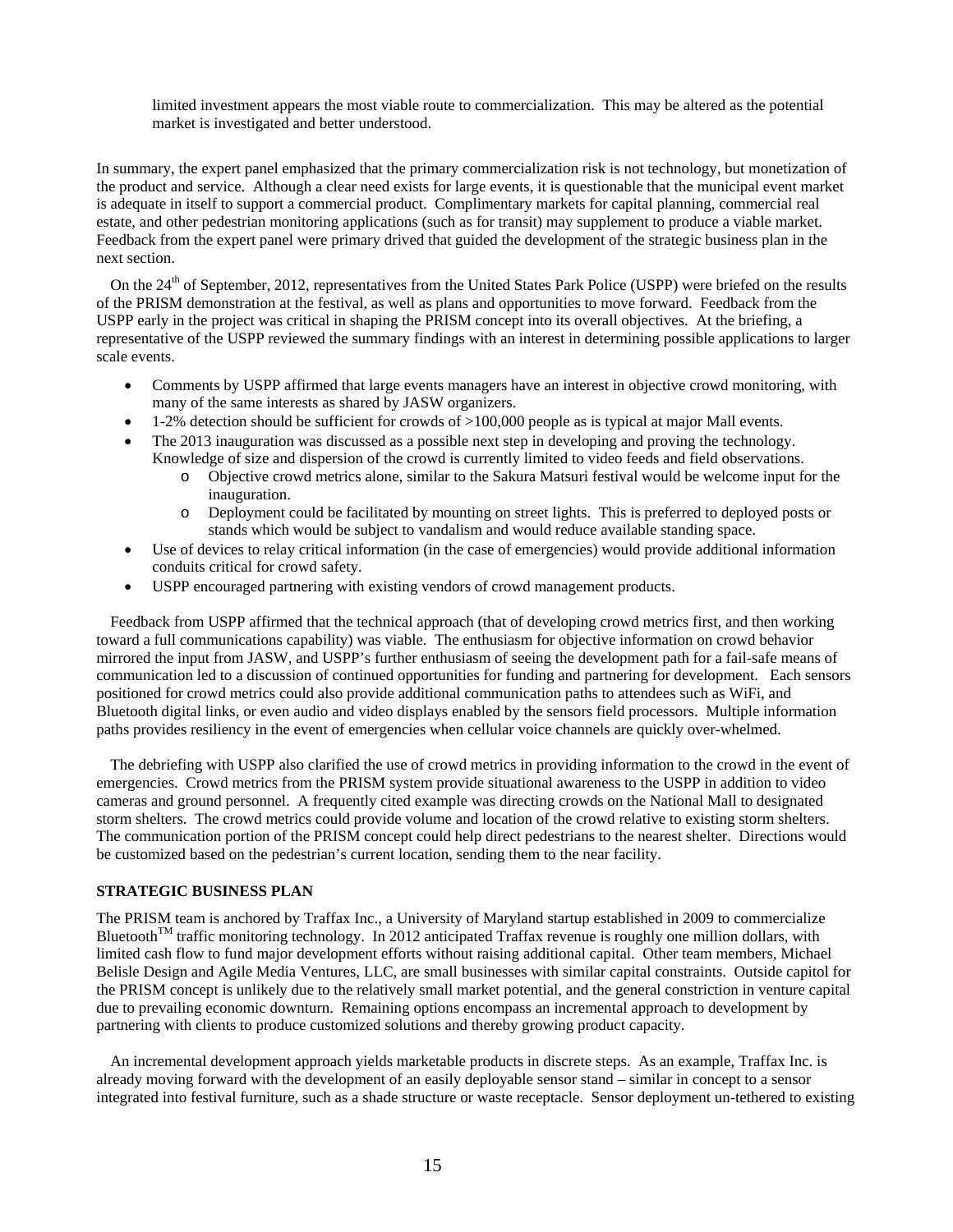structures is desirable for several roadway monitoring applications, providing an immediate product for one market, while preparing to engage additional pedestrian monitoring opportunities.

Additional incremental technical development opportunities include:

- 1. Embed WiFi and Bluetooth communications at the sensor to enhance sensor management and reduce telecommunication costs in the near-term, while simultaneously positioning the sensor to serve as a broad-base communications relay mechanism.
- 2. Embed trip analysis algorithms used to assess crowd metrics into existing analysis software. These tools provide value for various vehicle applications, while creating analysis capacity to engage potential clients and partners for pedestrian monitoring and crowd metrics.

Identifying partners and potential clients will require continued and additional market research. One such opportunity emerged while preparing for the festival demonstration. The original sensor deployment plan included placing sensors at subway stops near the festival. Although permitting and other concerns prevented placement of sensors at subway stations, inquiries led to a dialogue with the Washington Metropolitan Area Transit Authority (WMATA) concerning data needs for capital planning at stations. The dialogue is progressing, and a small demonstration is being planned. This dialogue also resulted in a grant application for data collection and analysis specific to WMATA planning data needs. Such opportunities will build capacity toward the overall PRISM concept. Potential clients that have been identified include the United States Park Police and the Metropolitan Police Department.

In order to clearly articulate the full breadth of the PRISM concept to engage potential clients, partners, and investors, the research team invested in the production of a short video. The video captures the work accomplished at Sakura Matsuri, as well as the larger PRISM concept to develop an event monitoring and communication system. The video is available for viewing online at https://www.box.com/s/51bnickn2sscfxp4glib.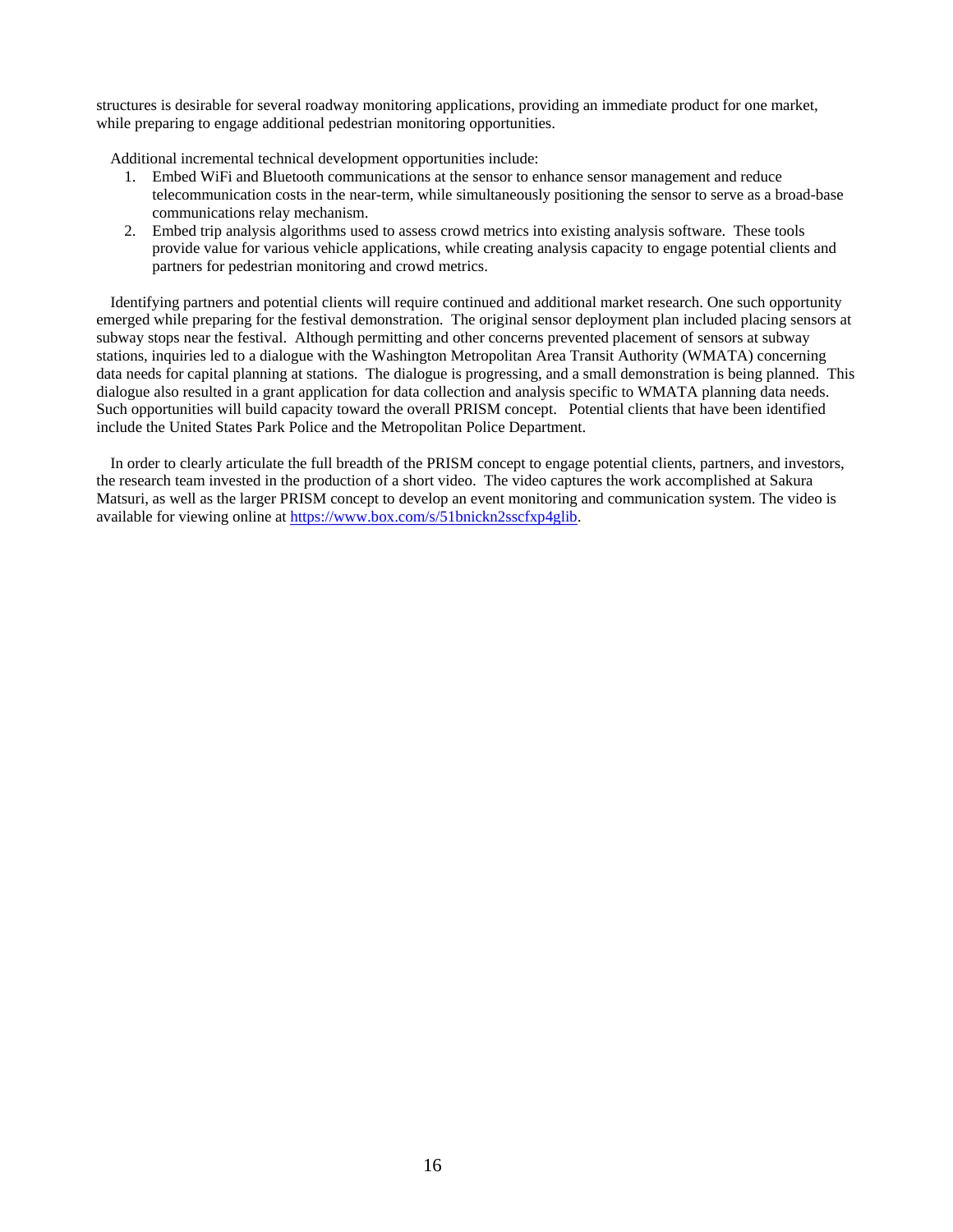# **CHAPTER 5: Conclusions**

Reliability of transportation, which has gained traction for highways, arterials, and even transit and air travel, extends also for pedestrians. Although pedestrian mobility is a critical link in almost every trip, it is especially vital during large events such as those hosted on the National Mall. Performance measures relating to volume, density and trajectory of pedestrians (referred to as crowd metrics) which are critical to managing large crowds are currently estimated primarily by visual observations. Real-time crowd metrics can provide event managers with situational awareness critical to safely managing a large crowd in the event of emergencies such as inclement weather. The PRISM concept takes the first steps in bringing automated measurement capability to the assessment of crowd metrics, bringing the concepts of transportation reliability to the pedestrian mode.

A PRISM system that assists with event management can provide useful tools to event managers to monitor crowds, and direct them appropriately during emergency situations. Such a system, in its initial form, would provide (1) measurements of crowd metrics such as size, density, and trajectory and (2) projection of crowd metrics into meaningful situational awareness, as well as integration of other information streams available for the event and its surroundings. This technology is built on Traffax's core technology to monitor movement based on Bluetooth<sup>TM</sup> traffic monitoring technology originally developed for vehicle monitoring, but extended for pedestrian environments. Basic crowd sensing combined with contemporary information streams such as the status of available parking, location and load of transit facilities, and social media such as Twitter<sup>TM</sup> or Flickr<sup>TM</sup> provides an automated and multi-dimensional information portal to augment situational awareness for management personnel to better respond.

This basic crowd sensing capability relies on a network of deployed sensors whose functionality can be extended to provide for (3) an authenticated message channel to the crowd, and (4) fail safe communications capabilities that directly connect with user electronics to provide emergency and event information. These latter functions provide essential feedback to attendees by leveraging the use of digital messaging capability proliferating through smart phone technology. This provides not only critical safety information, but may also customize the content based on location of the individual. These latter functions, envisioned as an incremental development path for PRISM, augment reliability by ensuring the pedestrians have access to information specific to their location. In emergency situations in which common communications such as cellular voice and data are unavailable, in capability is needed to maximize the safety of event attendees.

A viable business path to a fully featured PRISM system is based on crowd metrics transformed into automated situational awareness for event management. This capability is currently lacking in the market and provides a gap to address with Traffax Bluetooth<sup>TM</sup> pedestrian monitoring technology. Crowd metrics transformed into easily customizable information screens through use of a resilient publish/subscribe data information architecture, provides rapid development for speed to market and extensibility for future products and functions. This capability was demonstrated at the 2012 Sakura Matsuri festival sponsored by the Japanese American Society of Washington DC (JASW). The demonstration proved the technical aspects of the PRISM concepts, and produced crowd metrics useful to the festival organizers in future planning.

The commercialization potential of the PRISM concept was the primary concern of the expert panel. Although municipal event management is a clear benefit (note that at the finalization of this report news was received of the use of technology similar to Traffax at the 2012 London Olympics), doubts about the adequacy of the size of the market to support a profitable PRISM venture led to discussion of complimentary markets in need of crowd metrics and other PRISM capabilities. Concerns over market size and monetization of the PRISM features led to a recommended commercialization path that focuses on incremental feature development and partnering with clients to build custom solutions, while simultaneously building product capacity for a broader range of PRISM features. This approach is more adaptable to the restricted resources of the PRISM team, while still offering opportunities for revenue either through direct compensation from clients, grant funding (as is being pursued for a transit application in need of pedestrian data), or smaller scale angel investor development efforts.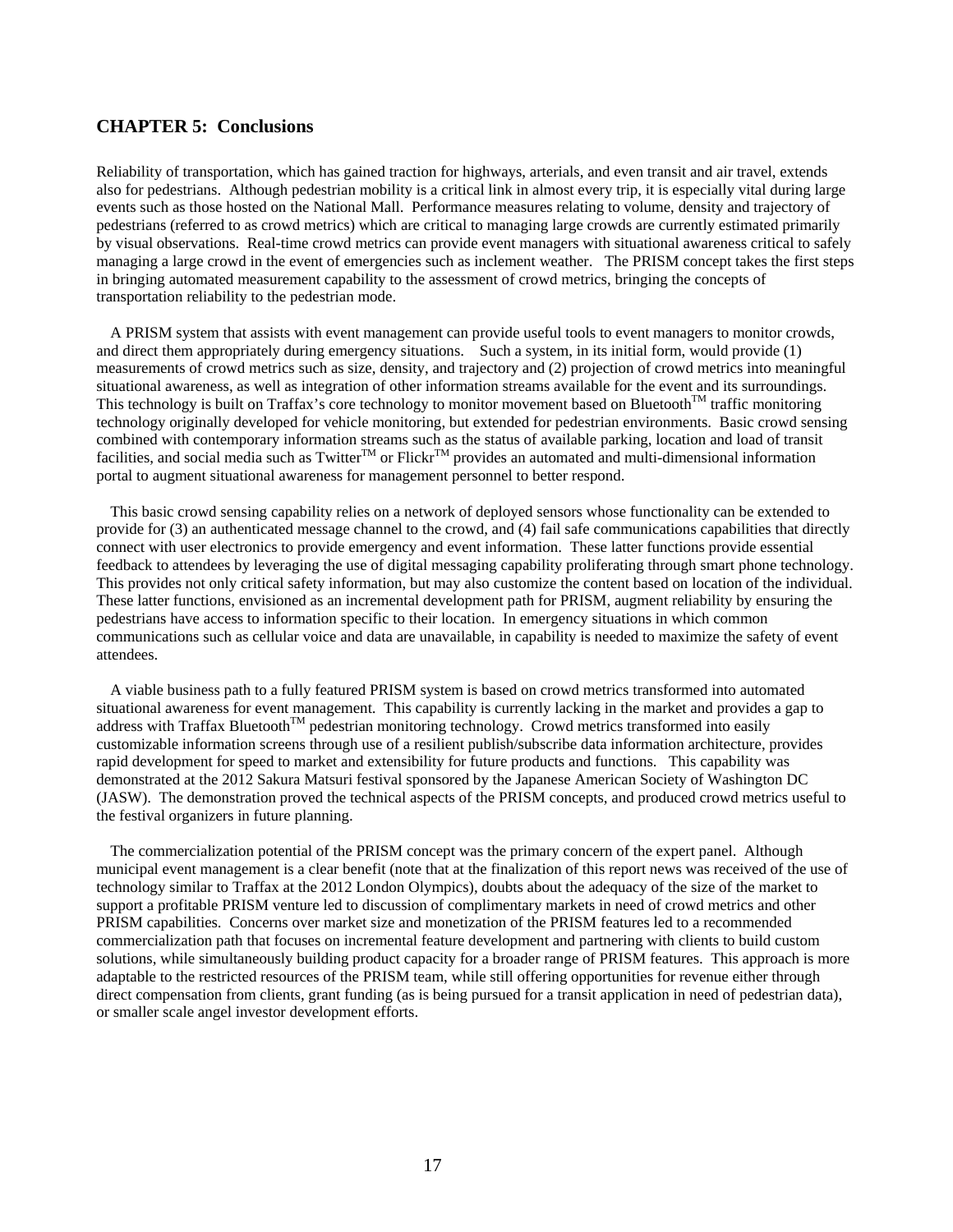# **APPENDIX A**

# **INTRODUCTION**

At the onset of Stage II of the NCHRP IDEA project entitled Proximity Information Resources for Special Events (PRISM), a series of base level detection experiments were conducted to refine and optimize BluetoothTM detection for crowd movements. Recall that the conclusion of Stage I identified three gaps in existing technology pertaining to crowds at special events. The first of these gaps became the subject of the Stage II effort.

#### **Summary of Stage I – Gap Analysis**

Stage I of this project, completed in August of 2011, identified three key concepts of the PRISM proposal not currently available in the market. These areas include:

- 1. Measuring the size, density, location, and trajectory of large crowds.
- 2. Provide an authenticated communications channel so that emergency personnel can communicate critical information during times of need.
- 3. Ensure a robust and reliable communications channel to event attendees.

Of these three, the first, that of delivering crowd metrics, is the subject for a stage II effort.

The initial phase of the State II effort is to develop basic crowd sensing capability, building on the existing Traffax technology for sensing and characterizing vehicular traffic using Bluetooth<sup>TM</sup> (BT) technology. To that end a series of experiments were conducted to characterize antenna radiation patterns, and investigate Bluetooth detection properties peculiar to pedestrians. Through a series of controlled experiments, the antenna range, sensitivity to height, interference characteristics, and accuracy of travel time measures was determined in order to appropriately model *Crowd Metric* capability. This memo summarizes the tests and findings.

# **EXPERIMENT 1: CHARACTERIZING BLUETOOTHTM DETECTION RANGE**

The ability of the BluFAX devices to detect discoverable Bluetooth devices is primarily limited by the power class of the detector, the gain of the antenna on the detector, the installation height, and distance to the Bluetooth probe. The power class of the probe, its antenna, orientation and height also impact detection but are not controllable. In these experiments the probe characteristics remained fixed, typically a cell phone in discoverable mode held at chest height.

Bluetooth devices are rated by power class, either class 1, 2, or 3. The class refers to the power emitted by the radio, and thus impacts the effective operating range in which they can be used. In these tests, class 1 and class 2 devices were tested under the following conditions.

- 1. Class 1 BT radio, 1 db gain Omni-directional antenna
- 2. Class 2 BT radio, iso-tropic antenna

In addition to radio type and antenna, the height of the sensor was also varied. In vehicle applications, the optimum height was determined to be about 6-10 feet above ground. This was thought to minimize the line of sight obstructions to BT devices in the vehicle. Height was also tested for pedestrians (with the hypothesis that height of detector may have less of an impact than with vehicles.)

- 1. ground level 6 inches from the ground
- 2. Elevated installation height 6-10 feet from the ground.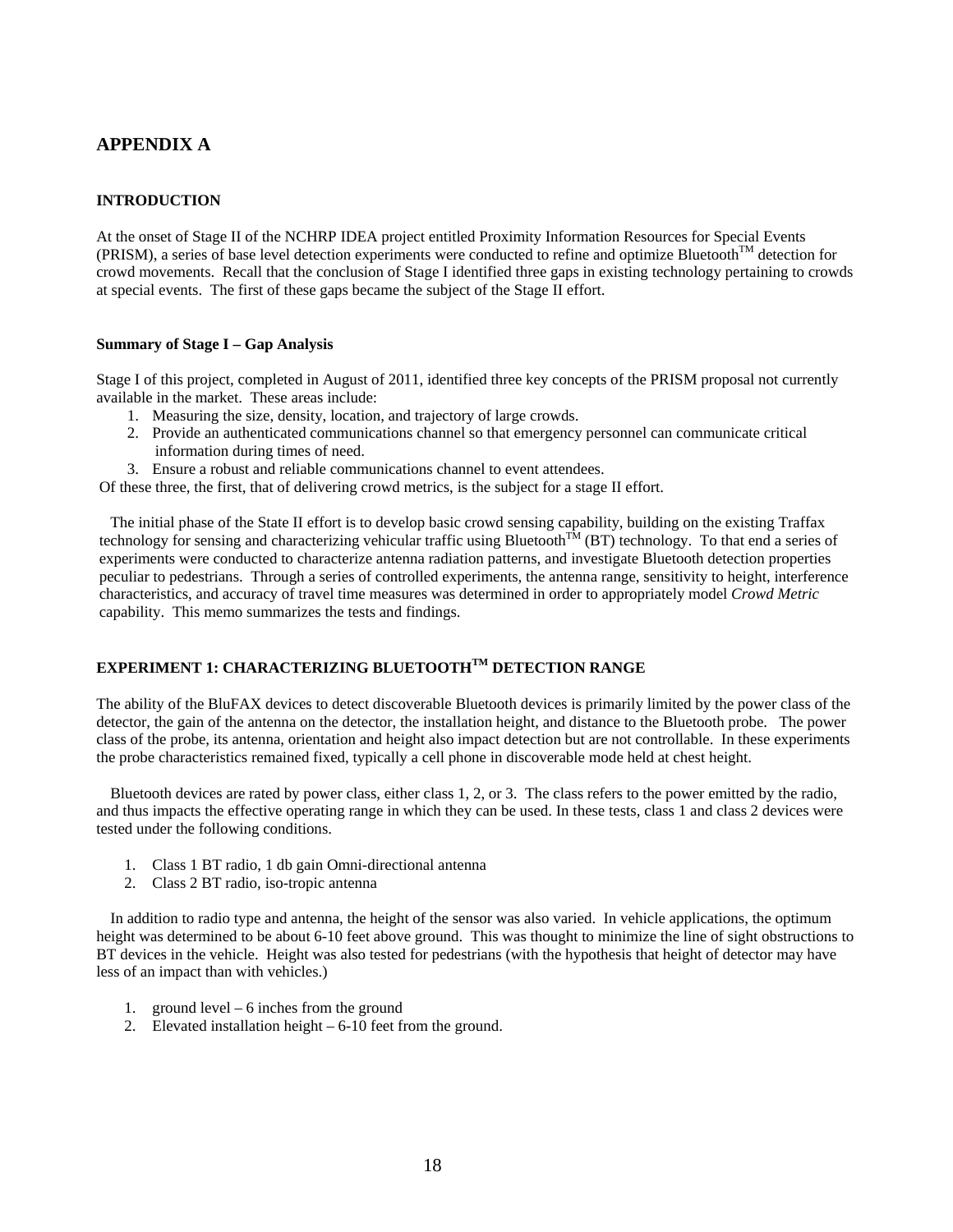# **Results**



Each combination of BT radio w/antenna and height was tested for nominal range as shown in FIGURE A. 1.

**FIGURE A. 1 Diagram of testing** 

Results of nominal range measurements are shown in TABLE A-1.

**TABLE A-1 Nominal detector range in feet** 

|                                    | On Ground | $E$ levated $> 6'$ |
|------------------------------------|-----------|--------------------|
| Class 1 Radio<br>1 dB Omni antenna | 130       | 450                |
| Class 2 Radio<br>Isotropic Antenna | 60        | 100                |

# **EXPERIMENT 2: EVALUATING BLUETOOTHTM SENSOR INTERACTION**

As a follow up study, BT detectors were tested to determine if the presence of another detector enhanced or degraded detection range. This was tested using two BluFax units, first co-located (see FIGURE A. **2**), and then one placed beyond the nominal detection range of the first. Detection ranges specific to the first sensor were tested to determine if the range changed significantly.





Class II BT configurations with isotropic antenna were used with nominal detection ranges of 90 feet approaching and 20 feet receding. A cell phone was used as a test probe. The position of the cell phone relative to the test figure is a significant contributing factor of the range of the sensors. With the cell phone held at chest height in front of the test subject the detection range facing the BluFax detector was 90 feet. While walking away from the BluFax sensors (see FIGURE A. 4), the detection range was 20 feet. The nominal detection range for approach and egress for the Class II isotropic sensor configuration is shown in FIGURE A. 3.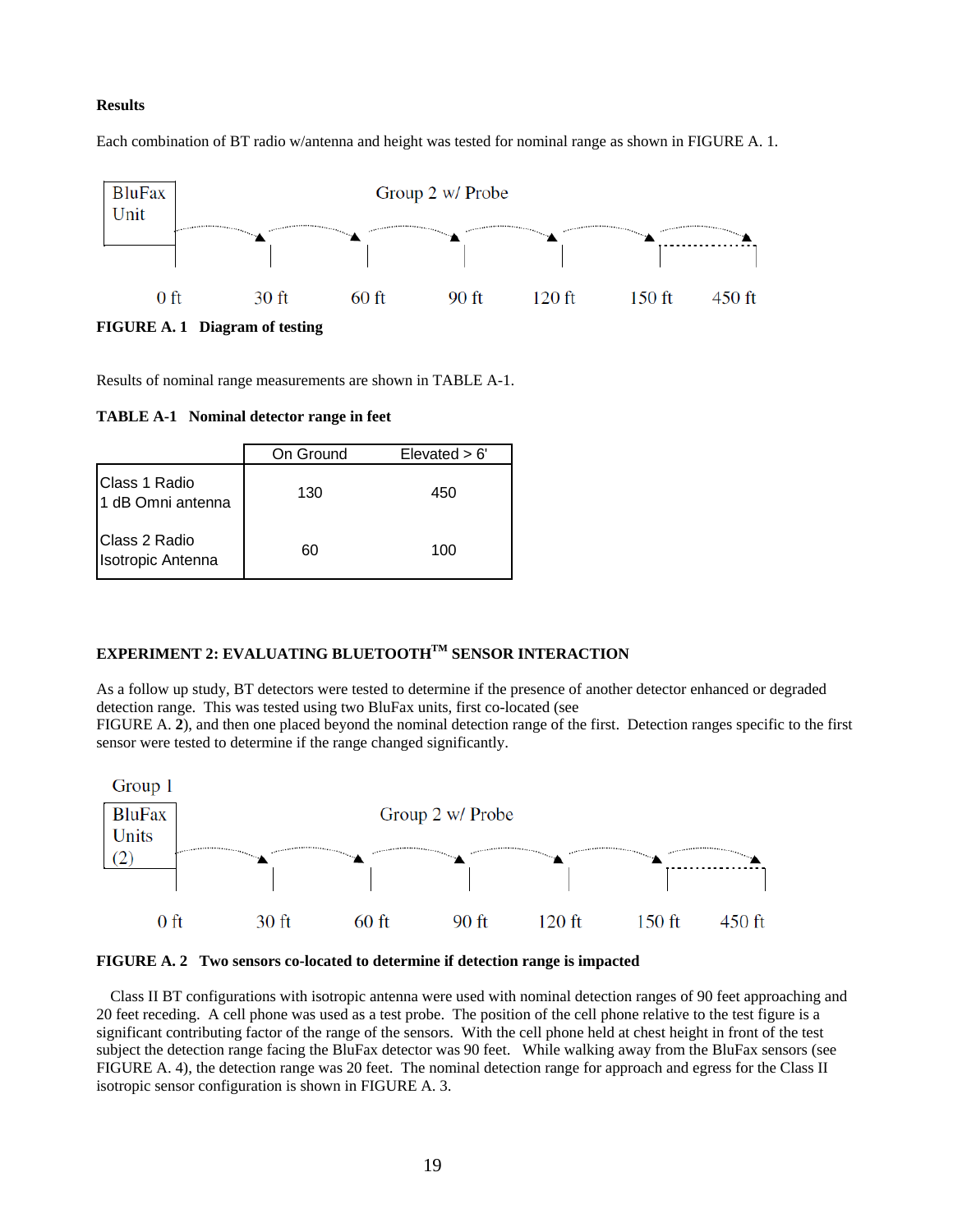

**FIGURE A. 3 The detection range of a single BT sensor configured with a Class 2 isotropic antenna.** 





The impact of co-located sensors on the nominal detection ranges is illustrated in FIGURE A. 5. The approaching range to Sensor 1 remained constant, while the egressing range was measured at 5 feet. Due to the variability observed in measurements, the results were deemed inconclusive.



**FIGURE A. 5 Test result of collated sensor.** 

A second test with sensor 2 placed 160 feet was conducted. The results are illustrated in FIGURE A. 6. The detection ranges on approach were measured to be 90 feet, and 10 feet on egressing from sensor 1.



**FIGURE A. 6 Test result of second sensor placed beyond the detection range of first sensor.**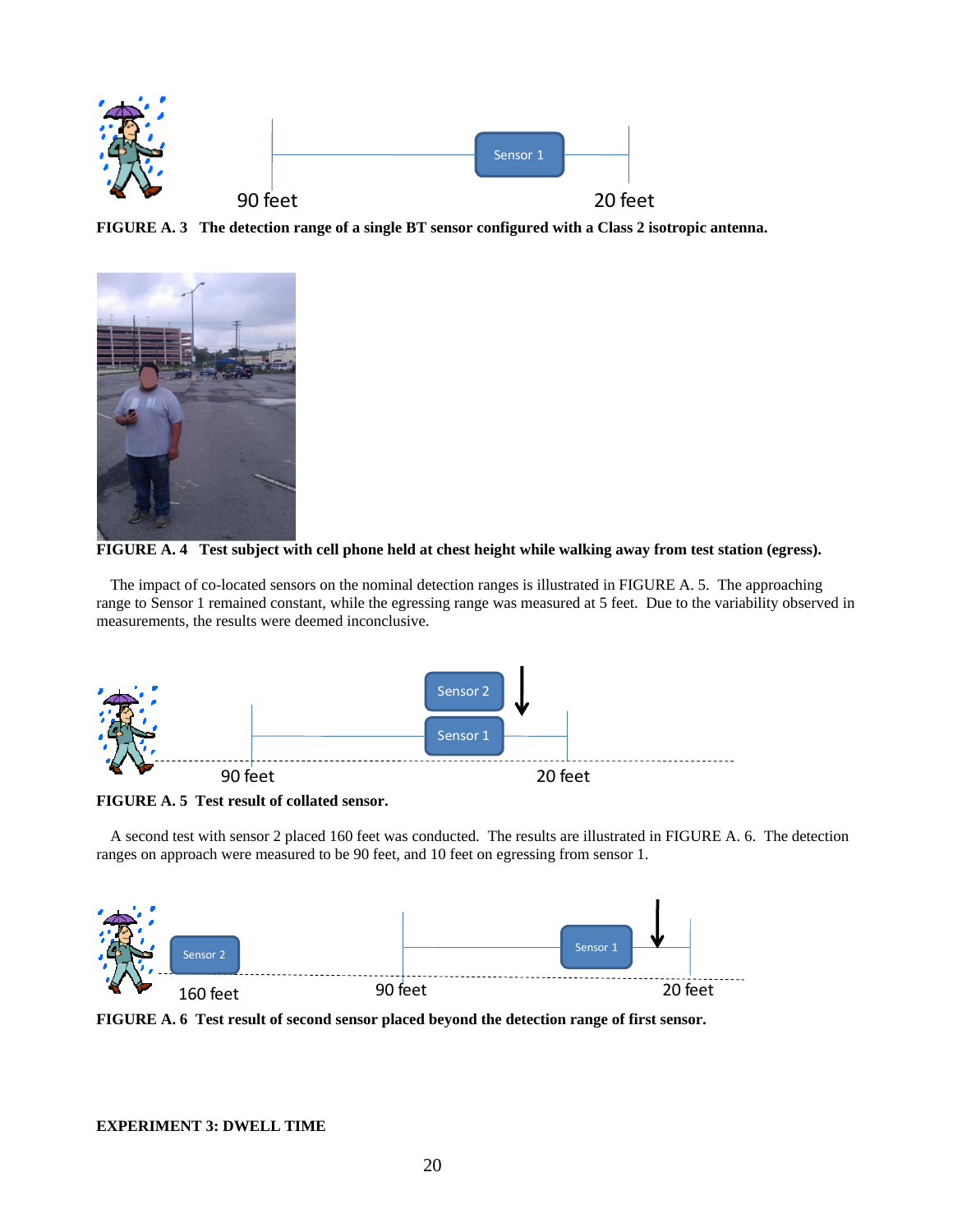In order to validate the accuracy of BT derived travel time, two test scenarios were established. In the first, the dwell time within a single sensor's detection zone was measured by noting the time of the first detection and the time of the last detection. This time span was then compared to the anticipated dwell time (the time it took the subject to traverse the 90 foot approach to the 20 foot egress) as measured with a stop watch as illustrated in FIGURE A. 7.



**FIGURE A. 7 Dwell time experiment – Scenario 1.** 

The results of the dwell time experiment are shown in TABLE A-2. As shown in the table, the results for any given trial could be in error, but on average the dwell time was accurate.

|         | Dwell Time (seconds) |                |  |  |
|---------|----------------------|----------------|--|--|
|         | As measured by       | As measured by |  |  |
| Trial # | <b>BT Sensor</b>     | Stop watch     |  |  |
| 1       | 56                   | 32.7           |  |  |
| 2       | 26                   | 22.5           |  |  |
| 3       | 20                   | 23.2           |  |  |
| 4       | 20                   | 23.6           |  |  |
| 5       | 26                   | 30.1           |  |  |
| 6       | 30                   | 31.7           |  |  |
| Avg     | 29.7                 | 27.3           |  |  |

**TABLE A-2 Results of dwell time experiment** 

A second experiment was run in which the traversal time between two sensors was measured and compared to the traversal time estimate based on the BT data as shown in Figure A. 8. Two sensors were placed 200 feet apart. The subject was timed from the point he passed sensor A to the point he passed sensor B. The measured time was compared to the time observed by the recorded BT data.





The BT travel time results are shown in TABLE A-3. The time to traverse A to B was calculated from BT data in the following manner. At both Sensor A and Sensor B, the time corresponding to the first and last observation of the subject as he passed the respective sensor was recorded (in GMT). The average of the first and last observation at each sensor was calculated, and designated as the estimated time when the subject passed the respective sensor. The difference between these times is the traversal time as estimated via BT data. As shown in TABLE A-3, when traveling WB (westbound), BT consistently underestimated traversal time. While traveling EB (eastbound), BT consistently